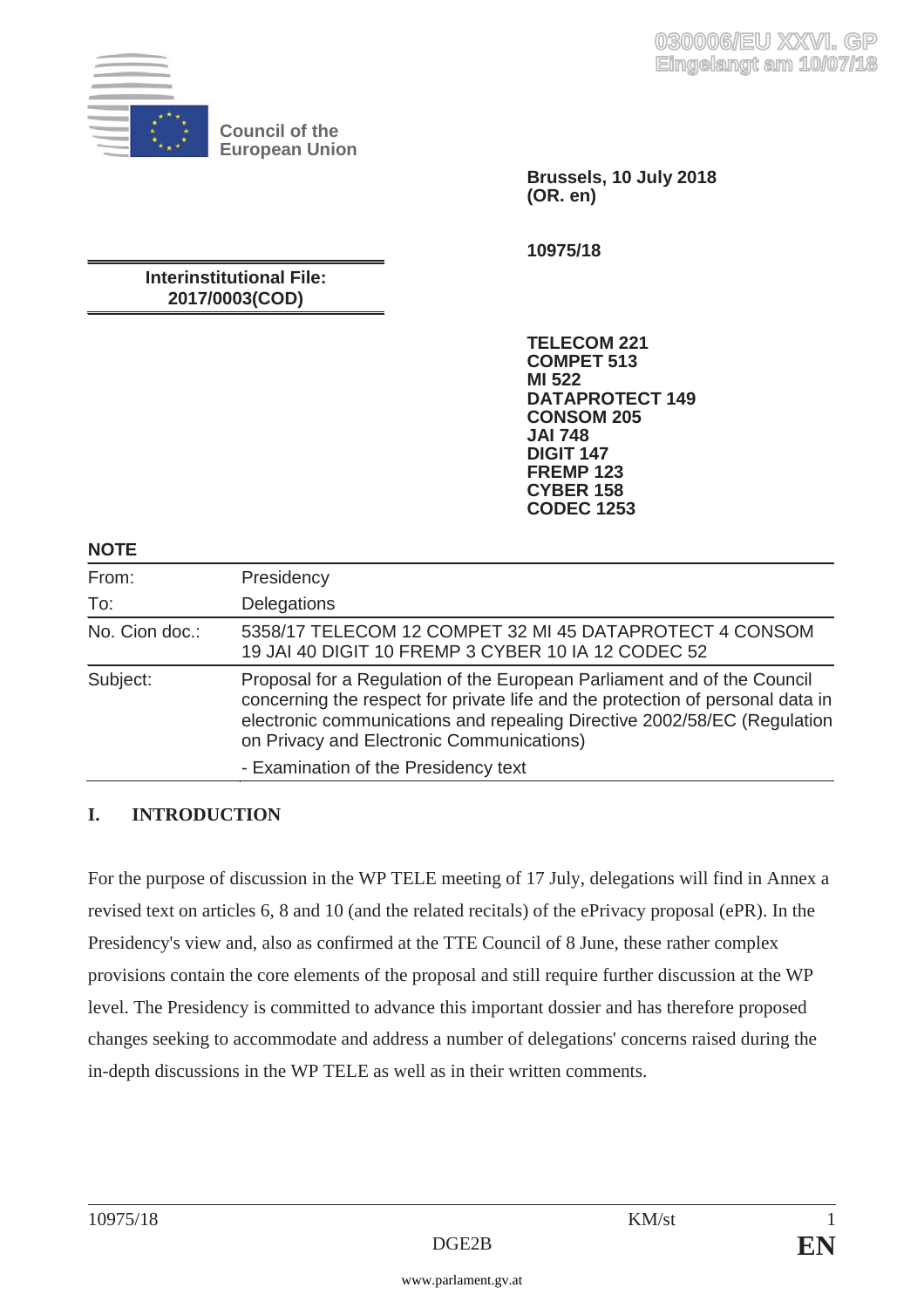Modifications to the text are outlined in Section II below. For ease of reference, the latest changes to the text in Annex are underlined.

### **II. AMENDMENTS TO THE TEXT**

### **1. Permitted processing (Article 6)**

From the recent discussions both at the WP and at the Council level it is clear that there is the need for the regulation to be more future-proof. Bearing in mind all possible developments in the rapidly changing digital environment (such as AI, IoT) , the regulatory framework has to be flexible enough to enable the development of innovative services to the benefit of European citizens and the competitive capability of European companies. In order to achieve this effect, the Presidency has taken inspiration from art. 6(4) of the General Data Protection Regulation (GDPR) and has introduced a possibility for **further compatible processing of electronic communications metadata** in **new art. 6(2a)**.

At the same time, it is also clear that the regulation must ensure lawful and responsible treatment of citizens' data and be clear about the **procedures and safeguards** in place. For this purpose, the Presidency has introduced the same safeguards as those present in art. 6(4) of the GDPR and complemented them with extra safeguards specific to the ePrivacy context. Those have been included in the **1st and 2nd subparagraphs of art. 6(2a)**. In addition, the safeguards already present in art. 6(3a) (renumbered as 6(2aa)) have also been kept.

The Presidency recognises that this is an attempt to address those important issues and would like to invite delegations to share their views and, in particular, to indicate examples of the use of further compatible processing in practice so that the Presidency can provide solid explanations in recitals.

In connection with the above changes, the Presidency has also made a corresponding modification in **art. 6(2)(f)**. However, considering the introduction of further compatible processing, the Presidency would like delegations to indicate whether the provision of art.  $6(2)(f)$  is needed at all.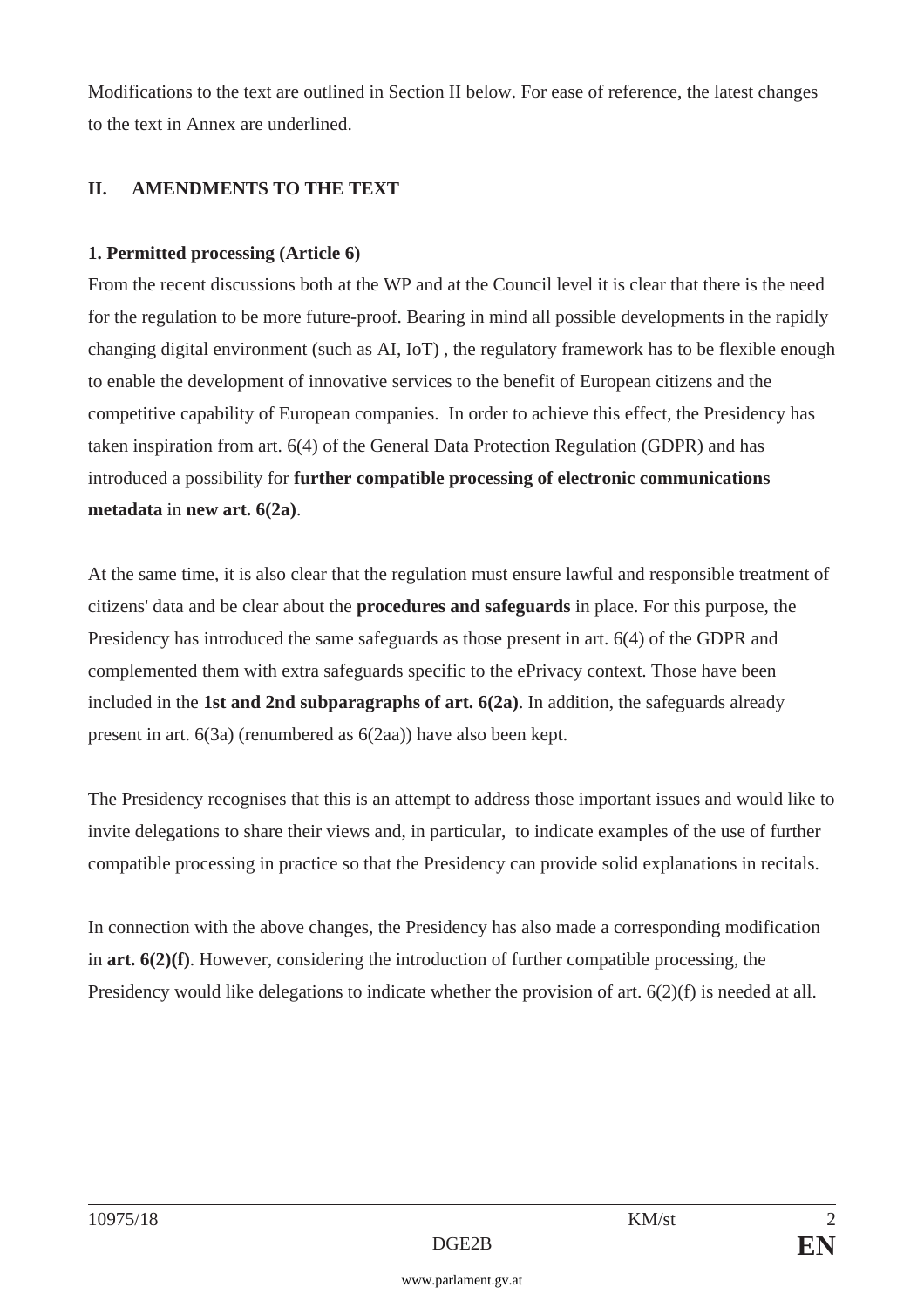The Presidency has introduced an amendment in **art. 6 (2)(b)** which is to clarify that the everyday business for operators, namely to process metadata for calculating and billing interconnection payments, which sometimes takes place without any relation to an end-user contract (when there are more interconnection providers involved), is allowed.

### **2. Protection of end-users' terminal equipment information (Article 8)**

At this stage, the Presidency has not introduced any amendments to art. 8 as such but has, following a delegation's request, provided further details on conditional access to website content in **recital 20**. The Presidency would like to invite delegations to consider whether the new text can work together with art. 7(4) of the GDPR on freely given consent, in particular taking into account the guidance provided by the Working Party 29 in its guidelines on consent (WP29 rev.01).

## **3. Privacy settings (Article 10)**

Throughout the discussions on the ePrivacy proposal, article 10 has raised a lot of concerns, including with regard to the burden for browsers and apps, the competition aspect, the link to fines for non-compliance but also the impact on end-users and the ability of this provision to address e.g. the issue of consent fatigue, thus raising doubts about its added value.Taking these elements into account, the Presidency would like to discuss with delegations the proposal to delete art. 10 and the respective recitals.

\_\_\_\_\_\_\_\_\_\_\_\_\_\_\_\_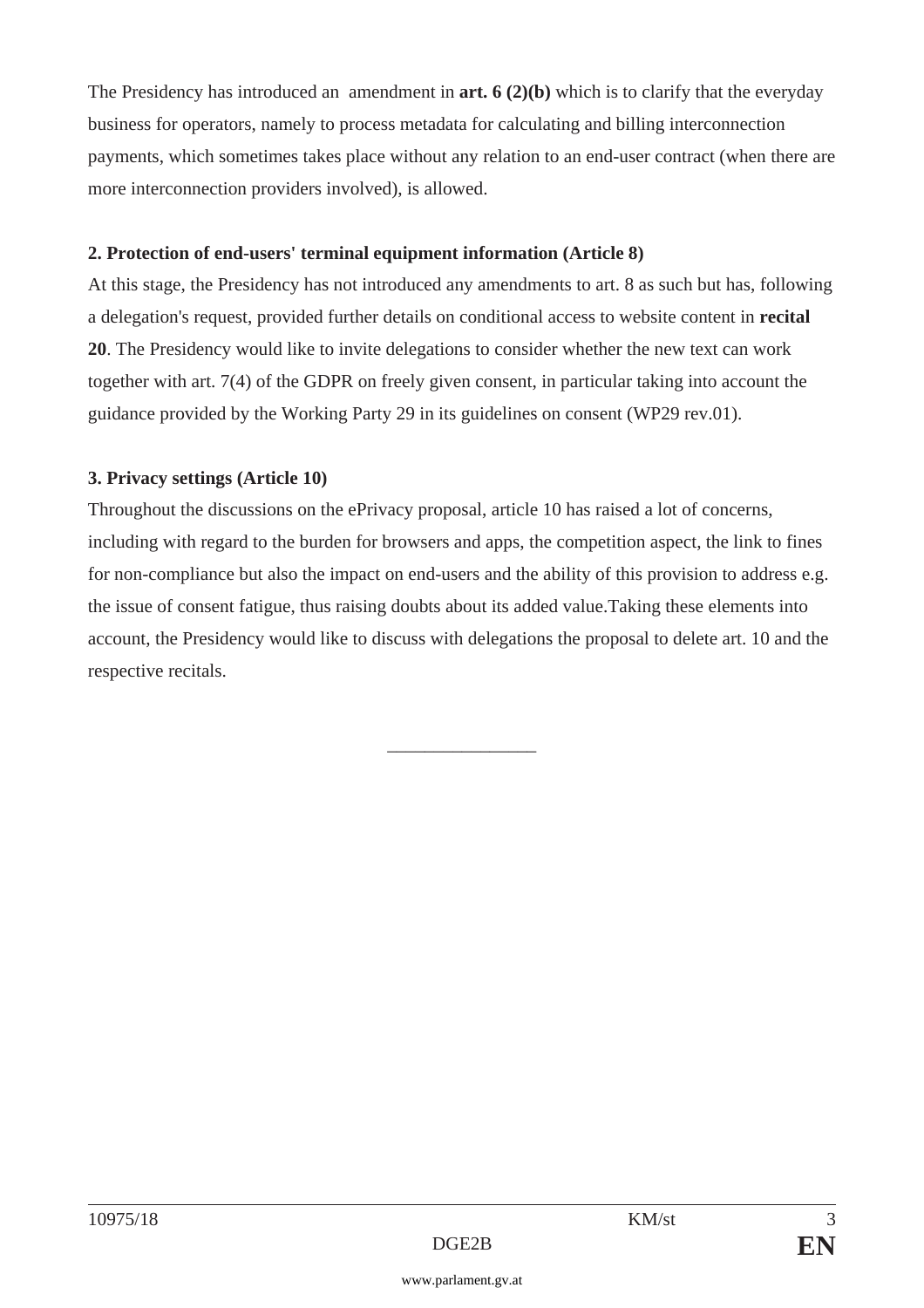- (15) Electronic communications data should be treated as confidential. This means that any **interference** with the transmission **processing** of electronic communications data, whether directly by human intervention or through the intermediation of automated processing by machines, without the consent of **all** the communicating parties should be prohibited. **The prohibition of interception of communications data should apply during their conveyance, i.e. until receipt of the content of the electronic communication by the intended addressee**. Interception of electronic communications data may occur, for example, when someone other than the communicating parties, listens to calls, reads, scans or stores the content of electronic communications, or the associated metadata for purposes other than the exchange of communications. Interception also occurs when third parties monitor websites visited, timing of the visits, interaction with others, etc., without the consent of the end-user concerned. As technology evolves, the technical ways to engage in interception have also increased. Such ways may range from the installation of equipment that gathers data from terminal equipment over targeted areas, such as the so-called IMSI (International Mobile Subscriber Identity) catchers, to programs and techniques that, for example, surreptitiously monitor browsing habits for the purpose of creating end-user profiles. Other examples of interception include capturing payload data or content data from unencrypted wireless networks and routers, including browsing habits without the end-users' consent.
- **(15aa) In order to ensure the confidentiality of electronic communications data, providers of electronic communications services should apply security measures in accordance with Article 40 of the [Directive establishing the European Electronic Communications Code] and Article 32 of Regulation (EU) 2016/679. Moreover, trade secrets are protected in accordance with Directive (EU) 2016/943.**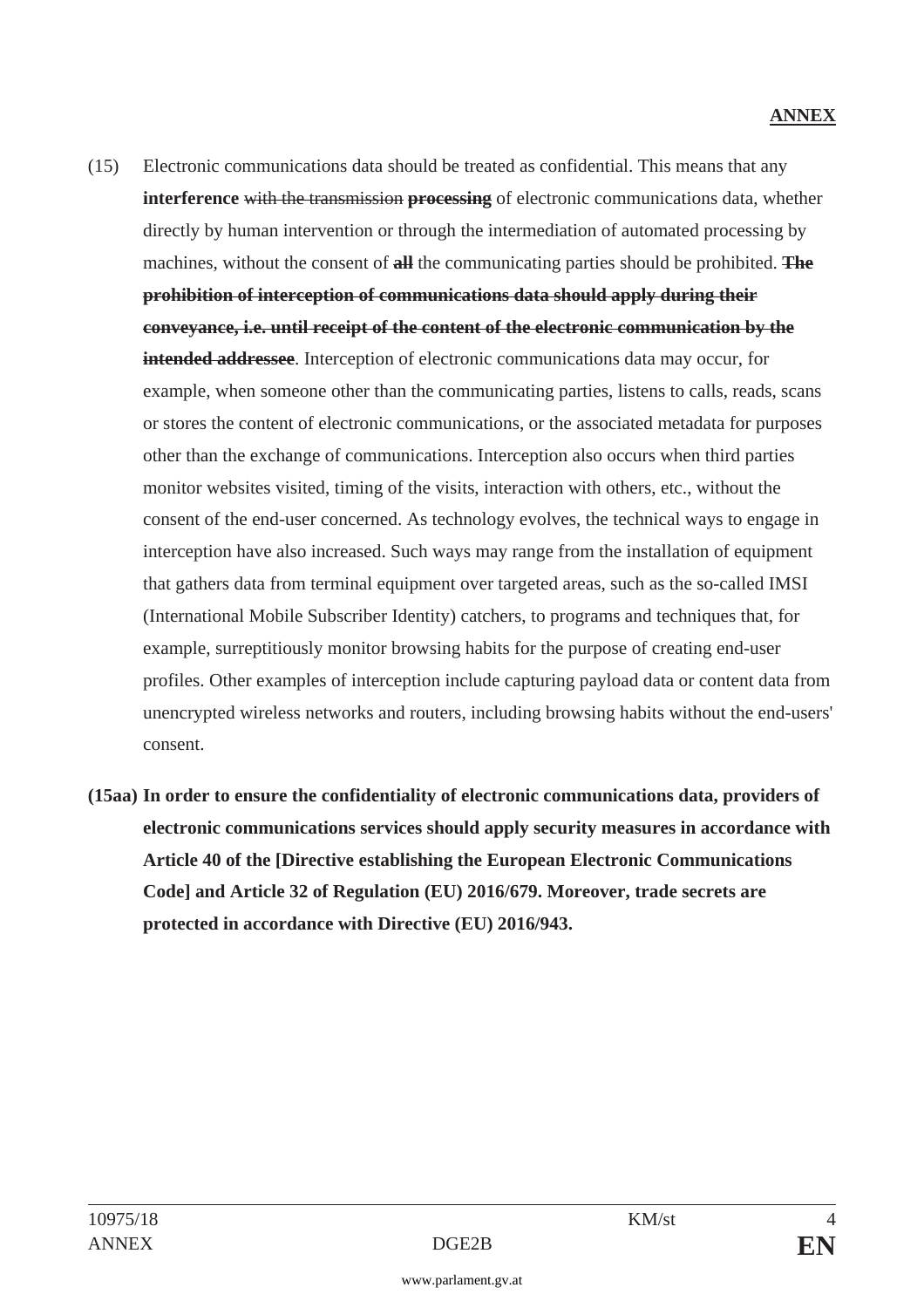**(15a) The prohibition of interception of electronic communications data content under this Regulation should apply until receipt of the content of the electronic communication by the intended addressee, i.e. during the end-to-end exchange of electronic communications content between end-users. Receipt implies that the end-user gains control over, and has the possiblity to interact with, the individual electronic communications content, for example by recording, storing, printing or otherwise processing such data. The exact moment of the receipt of electronic communications content may depend on the type of electronic communications service that is provided. For instance, depending on the technology used, a voice call may be completed as soon as either of the end-users ends the call. For electronic mail or instant messaging, depending on the technology used, the moment of receipt is may be completed as soon as the addressee has collected the message, typically from the server of the electronic communications service provider. Upon receipt, electronic communications content and related metadata should be erased or made anonymous by the provider of the electronic communications service except when processing is permitted under this Regulation or when the end-users has entrusted the provider of the electronic communications service or another third party to record, store or otherwise process such data in accordance with Regulation (EU) 2016/679.**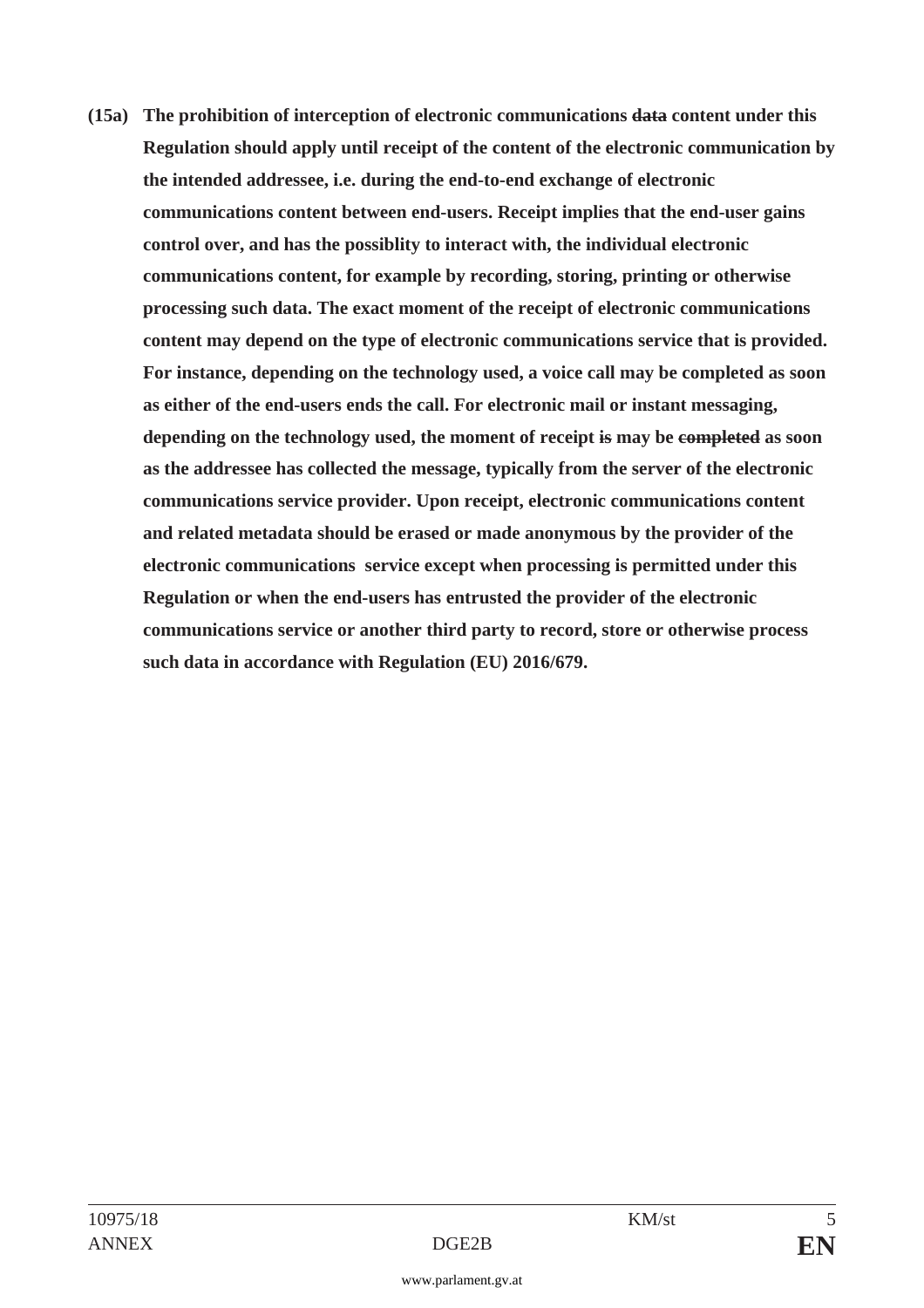(16) The prohibition of **processing, including** storage of communications is not intended to prohibit any automatic, intermediate and transient **processing, including** storage of this information insofar as this takes place for the sole purpose of carrying out the transmission in the electronic communications network. It should not prohibit **either** the processing of electronic communications data **without consent of the end-user** to ensure the security **and continuity**, **including the availability, authenticity, integrity or confidentiality,** of the electronic communications services, **including for example** checking security threats such as the presence of malware **or viruses, or the identification of phishing emails. Spam emails may also affect the availability of email services and could potentially impact the performance of networks and e-mail services, which justifies the processing of electronic communications data to mitigate this risk. Providers of electronic communications services are encouraged to offer end-users the possibility to check emails deemed as spam in order to ascertain whether they were indeed spam. or Neither should it prohibit** the processing of metadata to ensure the necessary quality of service requirements, such as latency, jitter etc**., nor the processing of metadata necessary for the purpose of management or optimisation of the network. Management or optimisation of the network refers to improving the performance and processing necessary to development and manage the scalability and capacity of the network. nor tT**he processing of **meta**data to make it anonymous **nor the processing of metadata to make it anonymou**s **should not be prohibited either**.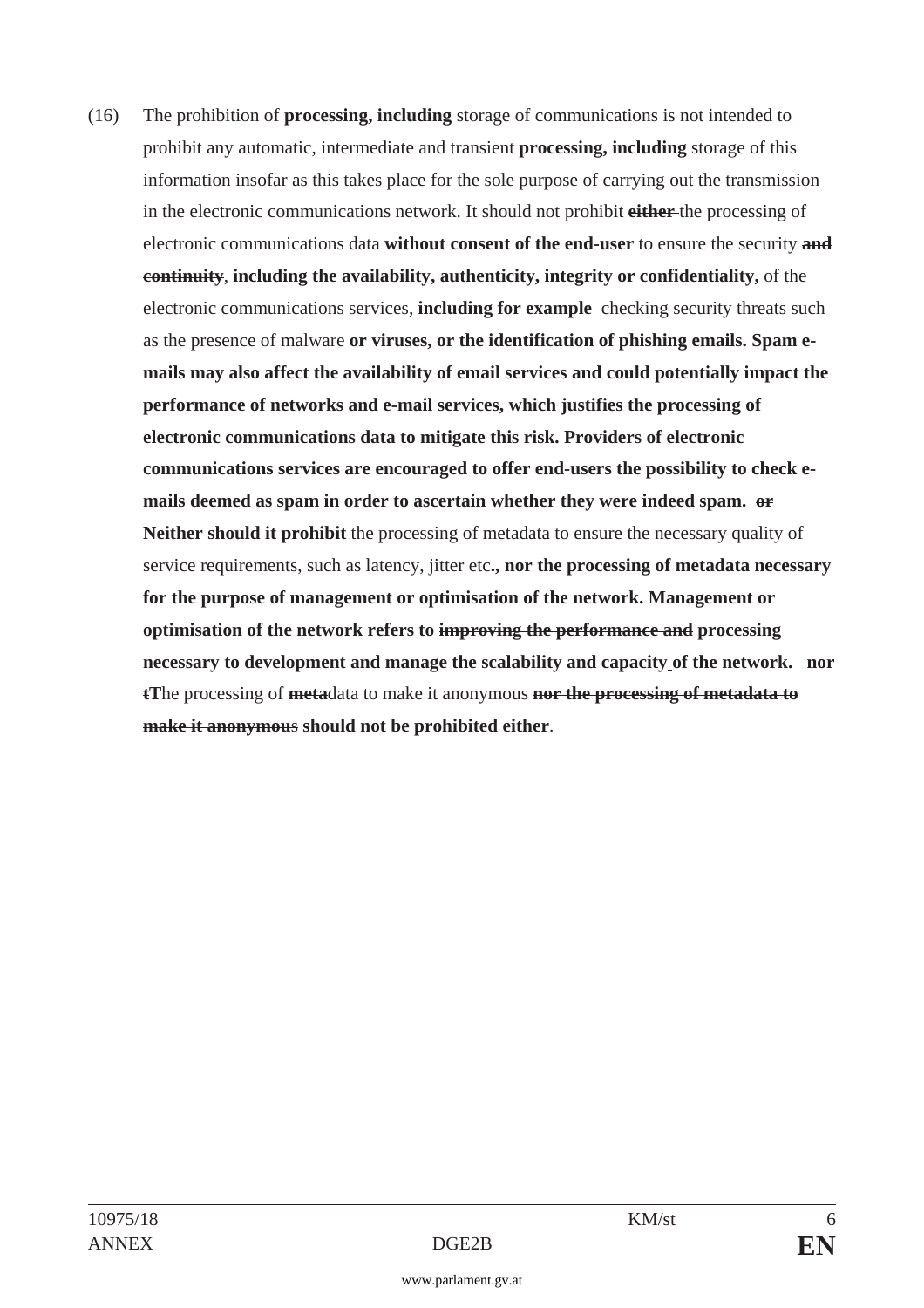(17) The processing of electronic communications data can be useful for businesses, consumers and society as a whole. Vis-à-vis Directive 2002/58/EC, this Regulation broadens the possibilities for providers of electronic communications services to process electronic communications metadata, based on end-users consent. However, end-users attach great importance to the confidentiality of their communications, including their online activities, and that they want to control the use of electronic communications data for purposes other than conveying the communication. Therefore, this Regulation should require providers of electronic communications services to obtain end-users' consent to process electronic communications metadata, which should include data on the location of the device generated for the purposes of granting and maintaining access and connection to the service. Location data that is generated other than in the context of providing electronic communications services should not be considered as metadata. Examples of commercial usages of electronic communications metadata by providers of electronic communications services may include the provision of heatmaps; a graphical representation of data using colors to indicate the presence of individuals. To display the traffic movements in certain directions during a certain period of time, an identifier is necessary to link the positions of individuals at certain time intervals. This identifier would be missing if anonymous data were to be used and such movement could not be displayed. Such usage of electronic communications metadata could, for example, benefit public authorities and public transport operators to define where to develop new infrastructure, based on the usage of and pressure on the existing structure. Where a type of processing of electronic communications metadata, in particular using new technologies, and taking into account the nature, scope, context and purposes of the processing, is likely to result in a high risk to the rights and freedoms of natural persons, a data protection impact assessment and, as the case may be, a consultation of the supervisory authority should take place prior to the processing, in accordance with Articles 35 and 36 of Regulation (EU) 2016/679.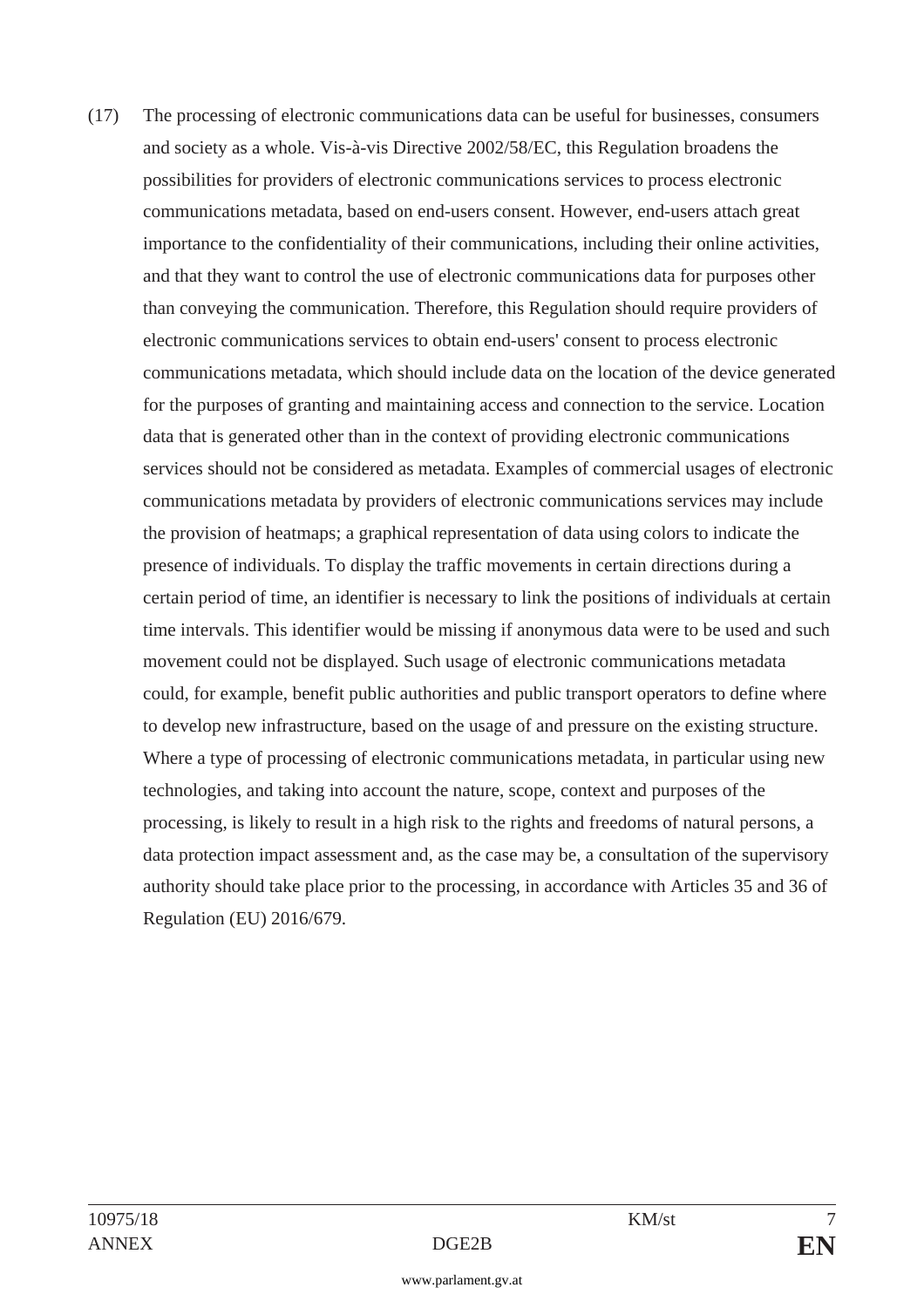- **(17aa) Metadata that is such as location data can provide valuable information, such as insights in human movement patterns and traffic patterns. Such information may, for example, be used for urban planning purposes. Further Pprocessing for such purposes of statistical counting other than for which the metadata where initially collected may take place without the consent of the end-users concerned, provided that such processing is compatible with the purpose for which the metadata are initially collected, certain additional conditions are met and safeguards are in place, including the consultation of the supervisory authority and the requirement to anonymise the result before sharing the analysis with third parties. As end-users attach great value to the confidentiality of their communications, including their physical movements, such data cannot be used to determine the nature or characteristics on an end-user or to build a profile of an end-user, in order to, for example, avoid that the data is used for segmentation purposes, to monitor the behaviour of a specific end-user or to draw conclusions concerning the private life of an end-user. For the same reason, the enduser must be provided with information about these processing activities taking place for statistical counting and given the right to object to such processing.**
- **(17a) The processing of electronic communications metadata should also be regarded to be permitted where it is necessary in order to protect an interest which is essential for the life of the end-users who are natural persons or that of another natural person. Processing of electronic communications metadata of an end-user for the protection of the vital interest of an end-user who is a natural person should in principle take place only where the protection of such interests cannot be ensured without that processing.**
- **(17b) Processing of electronic communication metadata for scientific research or statistical counting purposes should be considered to be permitted processing. This type of processing should be subject to further safeguards to ensure privacy of the end-users by employing appropriate security measures such as encryption and pseudonymisation. In addtion, end-users who are natural persons should be given the right to object.**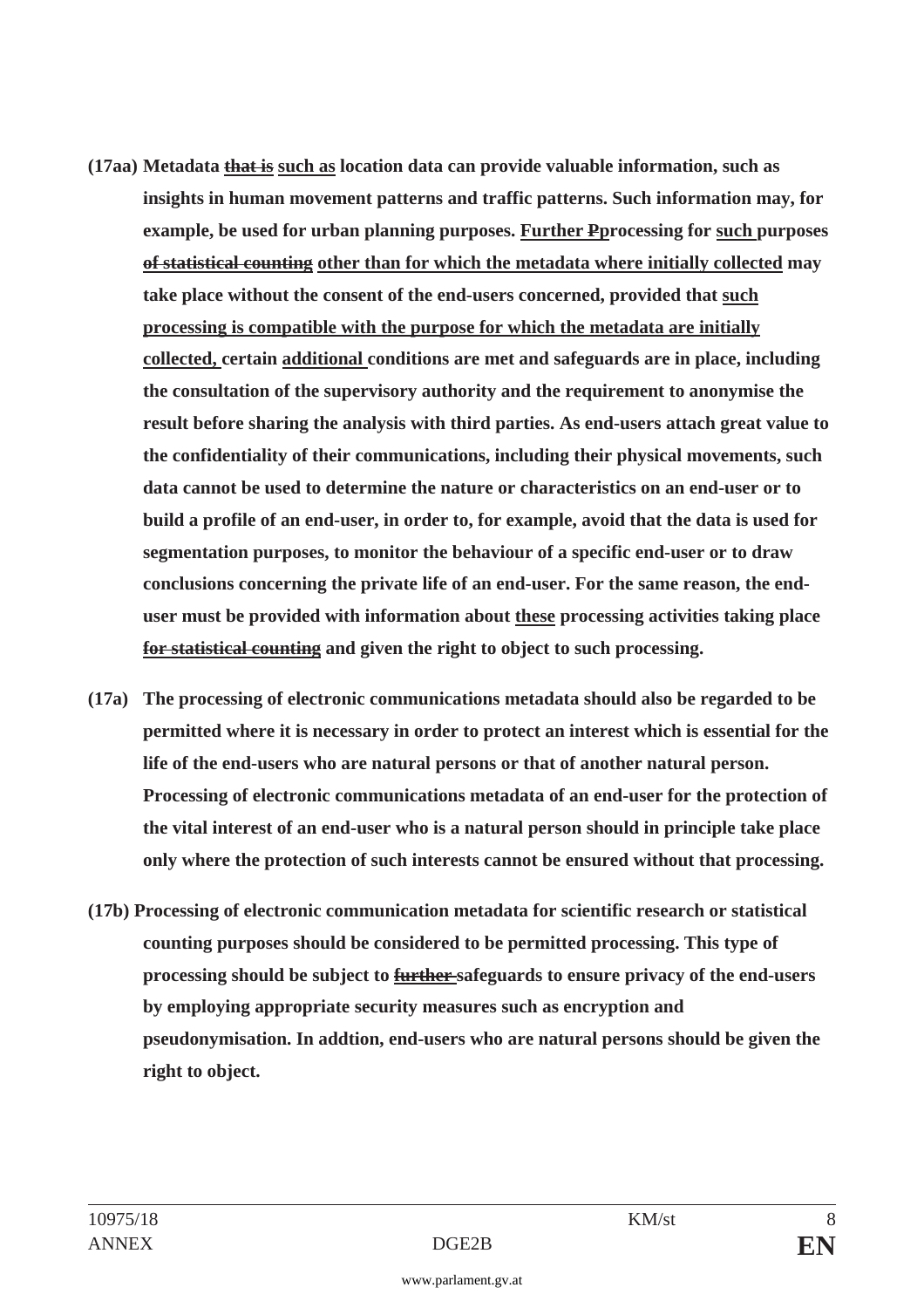- (18) End-users may consent to the processing of their metadata to receive specific services such as protection services against fraudulent activities (by analysing usage data, location and customer account in real time). In the digital economy, services are often supplied against counter-performance other than money, for instance by end-users being exposed to advertisements. For the purposes of this Regulation, consent of an end-user, regardless of whether the latter is a natural or a legal person, should have the same meaning and be subject to the same conditions as the data subject's consent under Regulation (EU) 2016/679. Basic broadband internet access and voice communications services are to be considered as essential services for individuals to be able to communicate and participate to the benefits of the digital economy. Consent for processing **electronic communications** data from internet or voice communication usage will not be valid if the data subject **end-user** has no genuine and free choice, or is unable to refuse or withdraw consent without detriment.
- (19) The **protection of the** content of electronic communications pertains to the essence of the fundamental right to respect for private and family life, home and communications protected under Article 7 of the Charter. Any interference with the content of electronic communications should be allowed only under very clear defined conditions, for specific purposes and be subject to adequate safeguards against abuse. This Regulation provides for the possibility of providers of electronic communications services to process electronic communications data in transit, with the informed consent of all the end-users concerned. For example, providers may offer services that entail the scanning of emails to remove certain pre-defined material. Given the sensitivity of the content of communications, this Regulation sets forth a presumption that the processing of such content data will result in high risks to the rights and freedoms of natural persons. When processing such type of data, the provider of the electronic communications service should always consult the supervisory authority prior to the processing. Such consultation should be in accordance with Article 36 (2) and (3) of Regulation (EU) 2016/679. The presumption does not encompass the processing of content data to provide a service requested by the end-user where the end-user has consented to such processing and it is carried out for the purposes and duration strictly necessary and proportionate for such service. After electronic communications content has been sent by the end-user and received by the intended end-user or end-users, it may be recorded or stored by the end-user, end-users or by a third party entrusted by them to record or store such data. Any processing of such data must comply with Regulation (EU) 2016/679.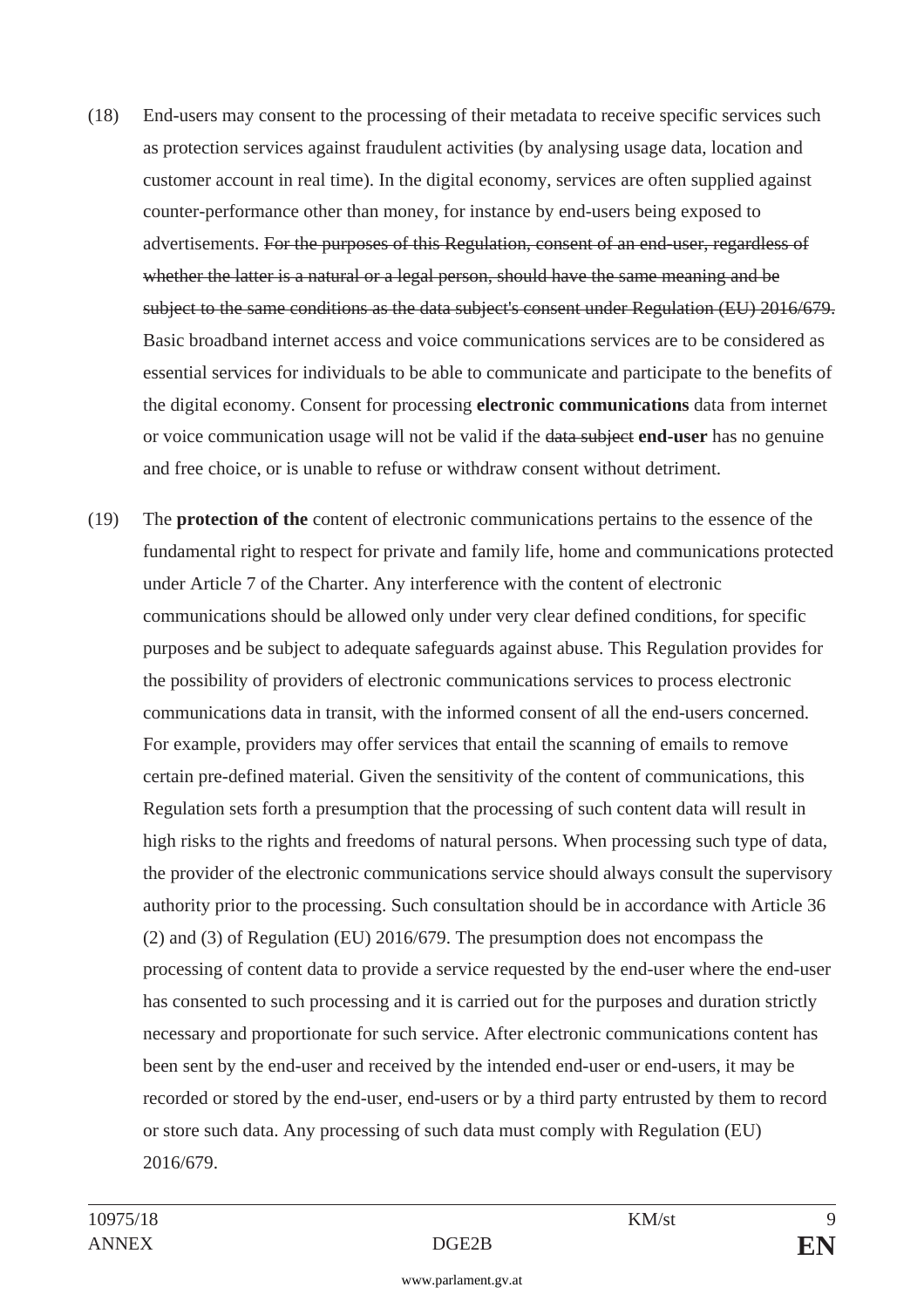- **(19a) Services that facilitate end-users everyday life such as index functionality, personal assistant, translation services and services that enable more inclusion for persons with disabilities such as text-to-speech services are emerging. Therefore, processing electronic communications content for services explicitly requested by the end-user for their own individual use, consent should only be requested from the end-user requesting the service taking into account that the processing must be limited to that purpose, limited to the duration necessary for providing the requested services and shall not adversely affect fundamental rights and interest of another end-user concerned.**
- **(19b) Providers of electronic communications services may, for example, obtain the consent of the end-user for the processing of electronic communications data, at the time of the conclusion of the contract, and any moment in time thereafter. In some cases, the legal entity having subscribed to the electronic communications service may allow a natural person, such as an employee, to make use of the service. In such case, consent needs to be obtained from the individual concerned.**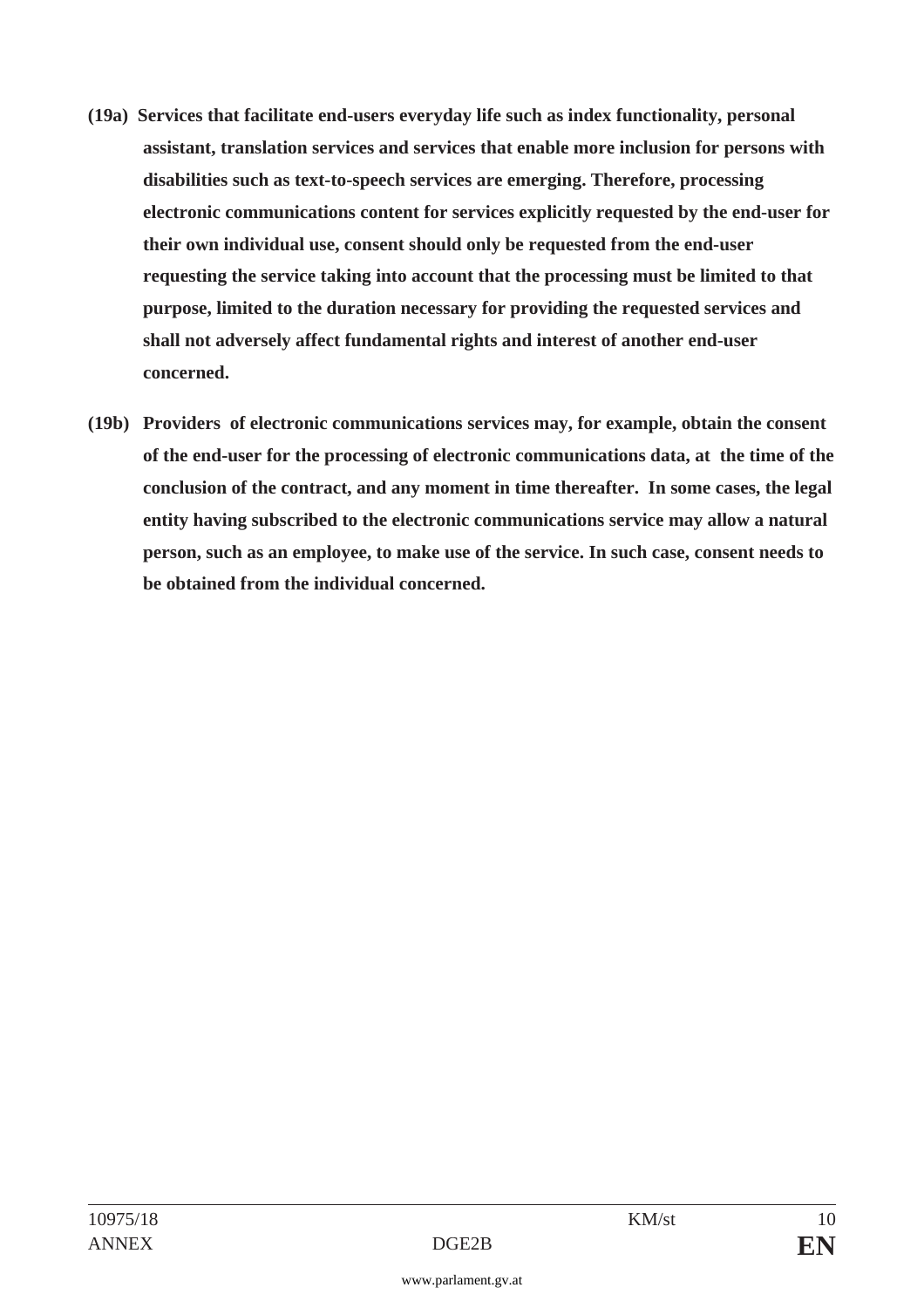(20) Terminal equipment of end-users of electronic communications networks and any information relating to the usage of such terminal equipment, whether in particular is stored in **processed by** or emitted by or **stored in** such equipment, requested from or processed in order to enable it to connect to another device and or network equipment, are part of the private sphere**, including the privacy of one's communications,** of the end-users requiring protection under the Charter of Fundamental Rights of the European Union and the European Convention for the Protection of Human Rights and Fundamental Freedoms. Given that such equipment contains or processes information that may reveal details of an individual's emotional, political, social complexities, including the content of communications, pictures, the location of individuals by accessing the device's GPS capabilities, contact lists, and other information already stored in the device, the information related to such equipment requires enhanced privacy protection. Furthermore, the so-called spyware, web bugs, hidden identifiers, tracking cookies and other similar unwanted tracking tools can enter end-user's terminal equipment without their knowledge in order to gain access to information, to store hidden information and to trace the activities. Information related to the end-user's device may also be collected remotely for the purpose of identification and tracking, using techniques such as the so-called 'device fingerprinting', often without the knowledge of the end-user, and may seriously intrude upon the privacy of these end-users. Techniques that surreptitiously monitor the actions of end-users, for example by tracking their activities online or the location of their terminal equipment, or subvert the operation of the end-users' terminal equipment pose a serious threat to the privacy of end-users. Therefore, any such interference with the end-user's terminal equipment should be allowed only with the end-user's consent and for specific and transparent purposes. **The responsibility for obtaining consent for the storage of a cookie or similar identifier lies on the entity that makes use of processing and storage capabilities of terminal equipment or collects of information from end-users' terminal equipment, such as an information society service provider or ad network provider. Such entities may request another party to obtain consent on their behalf. The enduser's consent to storage of a cookie or similar identifier may also entail consent for the subsequent readings of the cookie in the context of a revisit to the same website domain initially visited by the end-user. Access to specific website content may still be made conditional on the consent to the storage of a cookie or similar identifier.**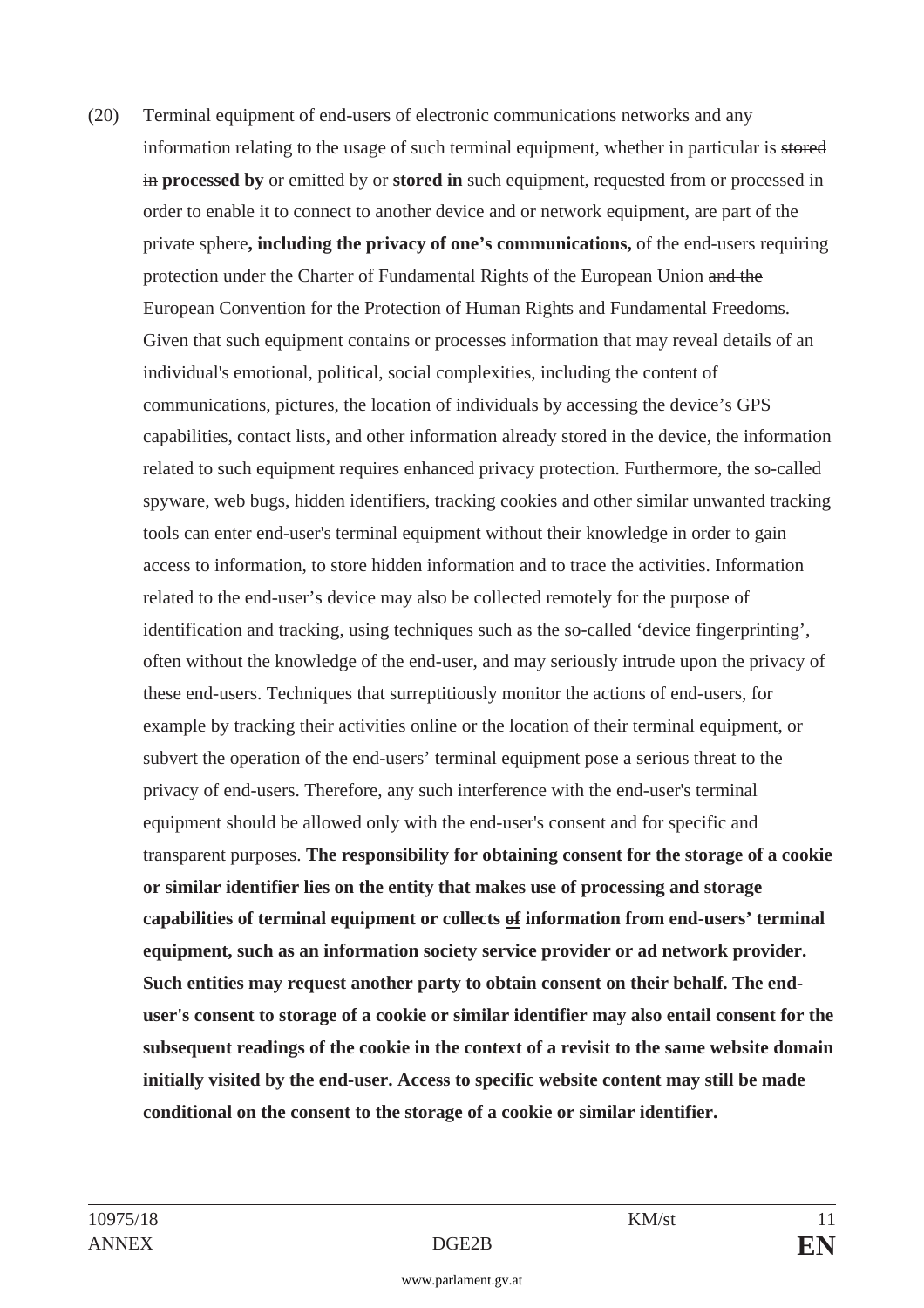Not all cookies are needed in relation to the purpose of the provision of the website service. Some are used to provide for additional benefits for the website operator. **Making access to the website content provided without direct monetary payment conditional to the consent of the end-user to the storage and reading of cookies for additional purposes would normally not be considered disproportionate in particular if the end-user is able to choose between an offer that includes consenting to the use of cookies for additional purposes on the one hand, and an equivalent offer by the same provider that does not involve consenting to data use for additional purposes on the other hand. Conversely, Ii**n some cases, making access to website content conditional to consent to the use of such cookies may be considered to be disproportionate. This **is for example would normally be** the case for websites providing certain services, such as those provided by public authorities, where the user could be seen as having few or no other options but to use the service, and thus having no real choice as to the usage of cookies.

(21) Exceptions to the obligation to obtain consent to make use of the processing and storage capabilities of terminal equipment or to access information stored in terminal equipment should be limited to situations that involve no, or only very limited, intrusion of privacy. For instance, consent should not be requested for authorizing the technical storage or access which is strictly necessary and proportionate for the legitimate purpose of enabling the use of a specific service explicitly requested by the end-user. This may include the storing of cookies for the duration of a single established session on a website to keep track of the enduser's input when filling in online forms over several pages**, authentication session cookies used to verify the identity of end-users engaged in online transactions or cookies used to remember items selected by the end-user and placed in shopping basket**. **Access to specific website content may still be made conditional on the well-informed acceptance of the storage of a cookie or similar identifier, if it is used for a legitimate purpose. This will for example not be the case of a cookie which is recreated after the deletion by the end-user.**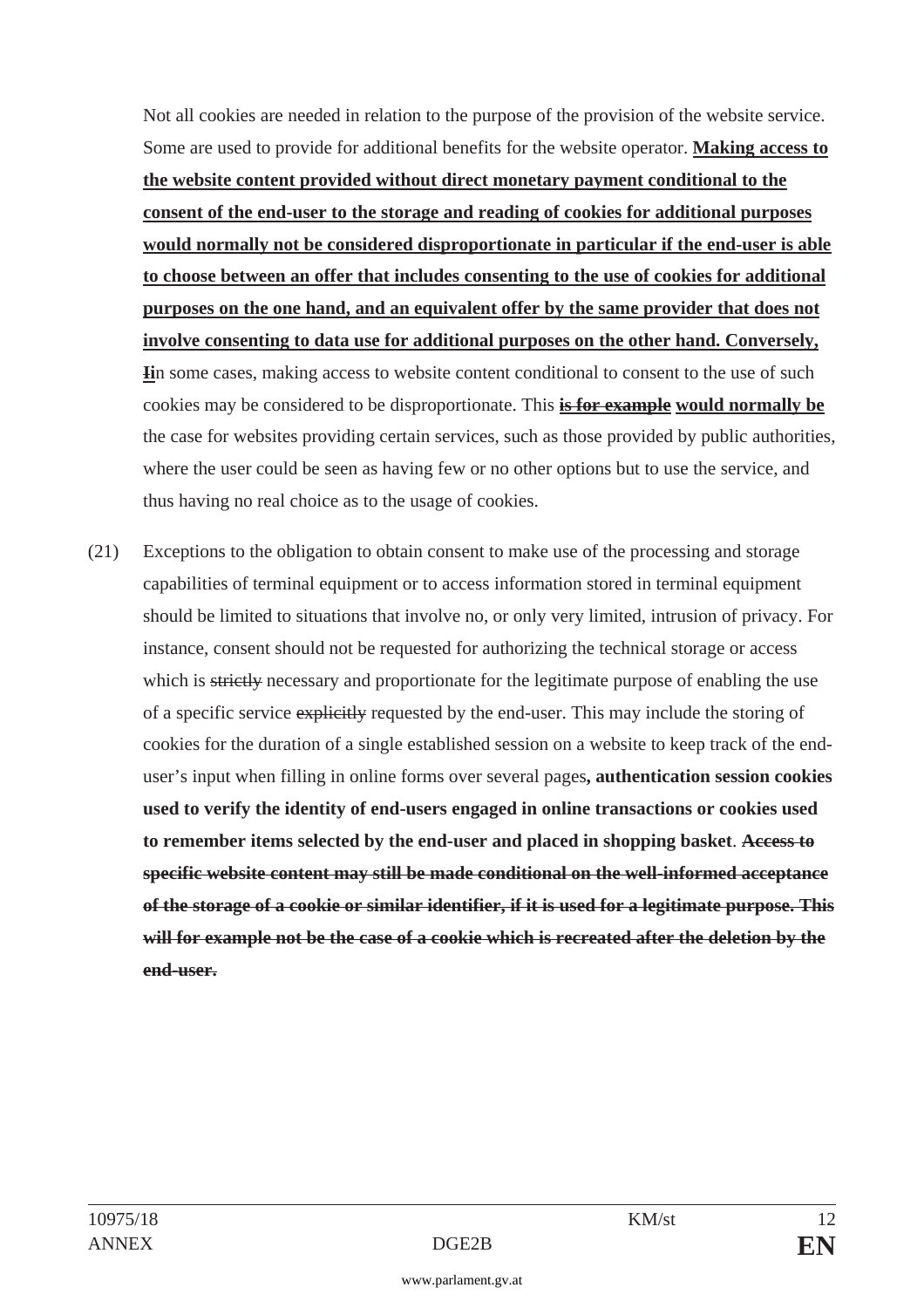**(21a)** Cookies can also be a legitimate and useful tool, for example, in **assessing the effectiveness of a delivered information society service, for example of website design and advertising or by helping to** measureing web traffic to the numbers of end-users visiting a website**, certain pages of a website or the number of end-users of an application. This is not the case, however, regarding cookies and similar identifiers used to determine the nature of who is using the site**. Information society providers that engage in configuration checking to provide the service in compliance with the end-user's settings and the mere logging of the fact that the end-user's device is unable to receive content requested by the end-user should not constitute access to such a device or use of the device processing capabilities. **Consent should not be necessary either when the purpose of using the processing storage capabilities of terminal equipment is to fix security vulnerablities and other security bugs, provided that such updates do not in any way change the functionality of the hardware or software or the privacy settings chosen by the enduser and the end-user has the possibility to postpone or turn off the automatic installation of such updates. Software updates that do not exclusively have a security purpose, for example those intended to add new features to an application or improve its performance, should not fall under this exception. Consent should not be necessary either if the use of processing and storage capabilities of terminal equipment and the collection of information from end-users' terminal equipment is necessary for the provision of information society services, such as those used by IoT devices (for instance connected devices, such as connected thermostats), requested by the end-user.**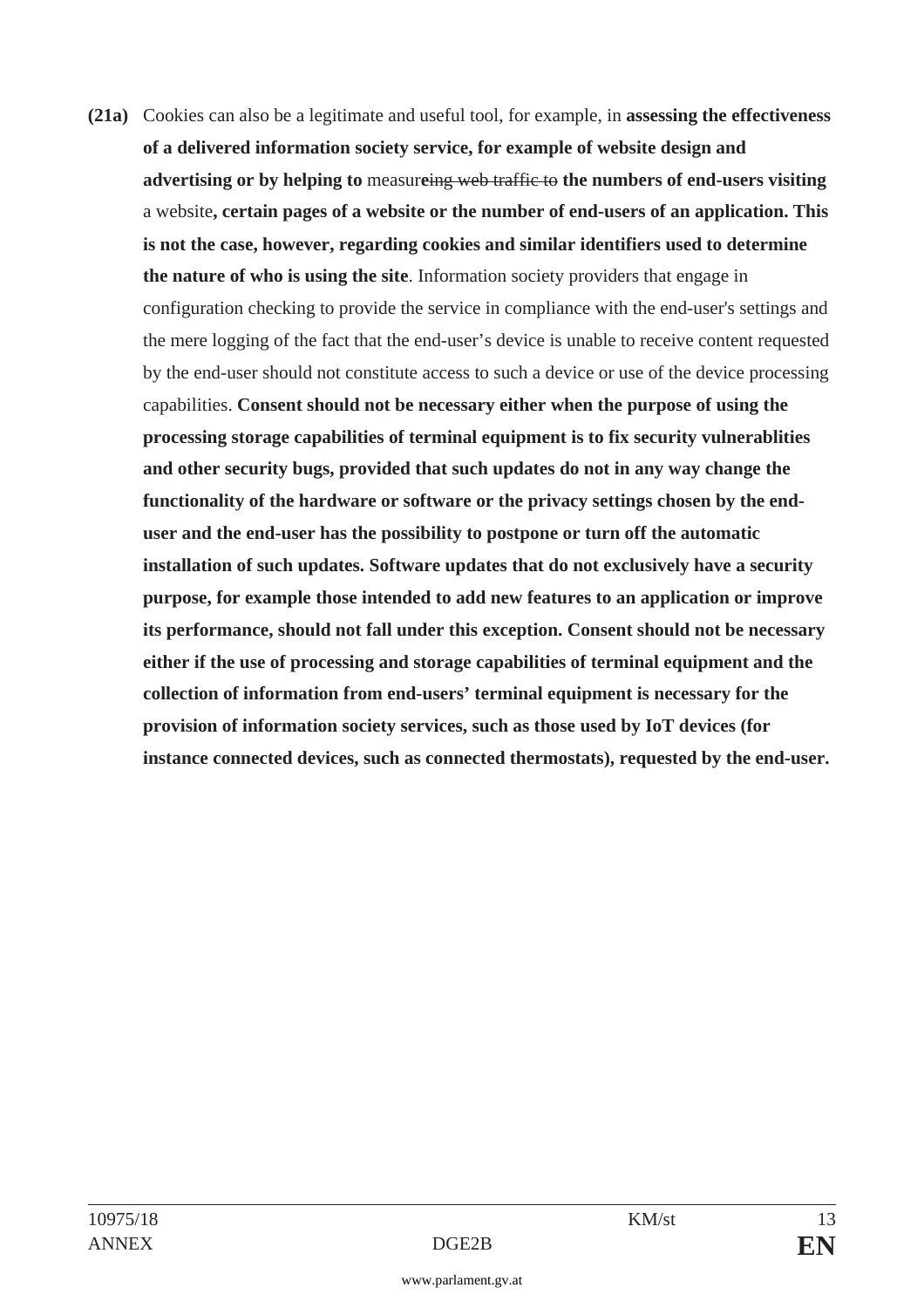- **(22) The methods used for providing information and obtaining end-user's consent should be as user-friendly as possible. Given the ubiquitous use of tracking cookies and other tracking techniques, end-users are increasingly requested to provide consent to store such tracking cookies in their terminal equipment. As a result, end-users are overloaded with requests to provide consent. The use of technical means to provide consent, for example, through transparent and user-friendly settings, may address this problem. Therefore, this Regulation should provide for the possibility to express consent by using the appropriate settings of a browser or other application. The choices made by end-users when establishing its general privacy settings of a browser or other application should be binding on, and enforceable against, any third parties.**
- **(22a) Web browsers are a type of software application that permits the retrieval and presentation of information on the internet. Other types of applications, such as the ones that permit calling and messaging or provide route guidance, have also the same capabilities. Web browsers mediate much of what occurs between the end-user and the website. From this perspective, they are in a privileged the position to play an active role to help the end-user to control the flow of information to and from the terminal equipment. More particularly web browsers may be used as gatekeepers, thus helping end-users to prevent information from their terminal equipment (for example smart phone, tablet or computer) from being accessed or stored. The responsibility for obtaining consent with the storage of a cookie and for any penalties for breach of duty lies on the information society service provider.**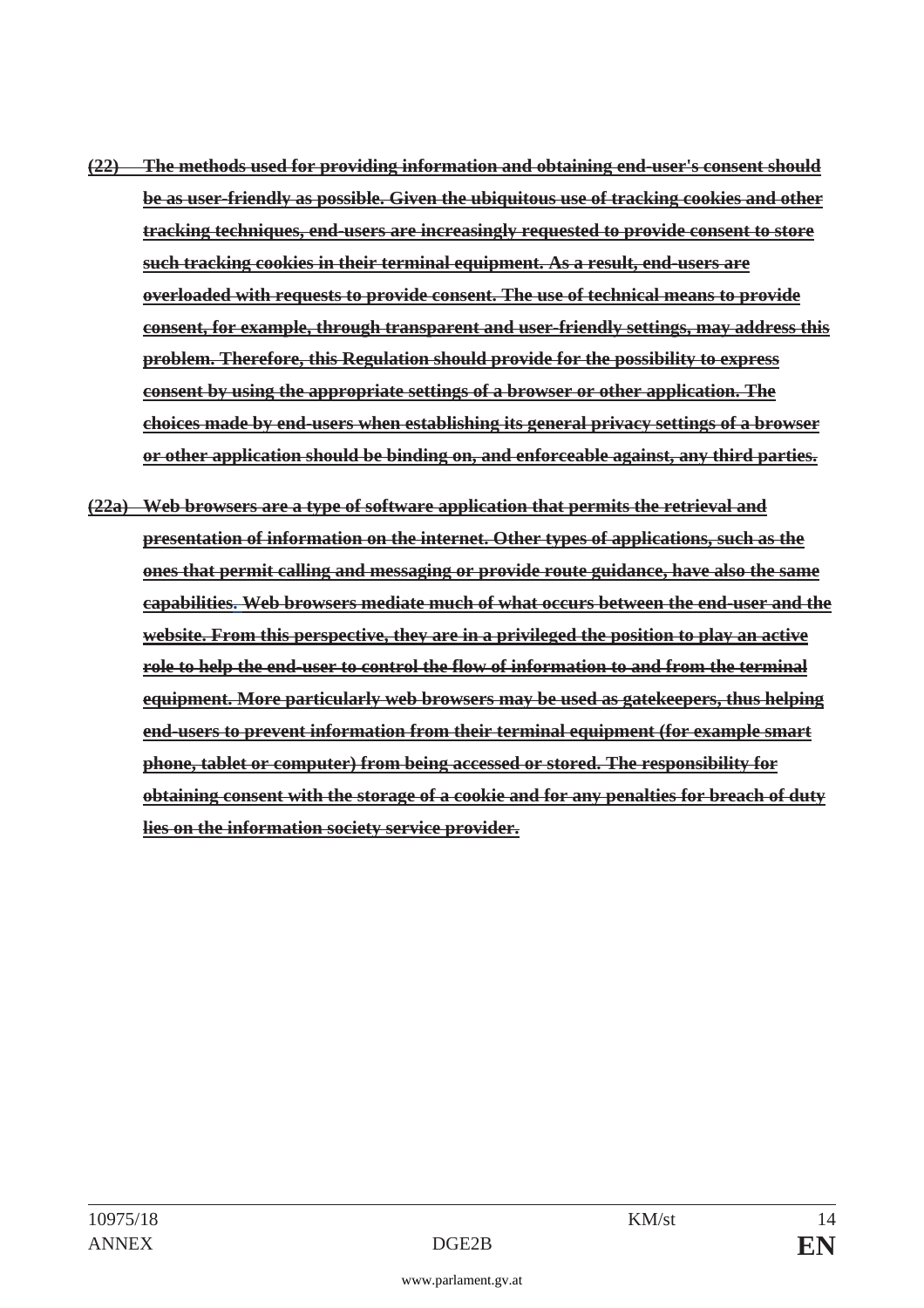**(23) The principles of data protection by design and by default were codified under Article 25 of Regulation (EU) 2016/679. Currently, the default settings for cookies are set in most current browsers to 'accept all cookies'. Therefore providers of software enabling the retrieval and presentation of information on the internet should have an obligation to configure the software so that it offers the option to prevent third parties from storing information on the terminal equipment; this is often presented as 'reject third party cookies'. End-users should be offered a set of privacy setting options, ranging from higher (for example, 'never accept allow cookies') to lower (for example, 'always accept allow cookies') and intermediate (for example, 'reject third party cookies' or 'only accept allow first party cookies'). Such privacy settings should be presented offered in a an easily visible and intelligible manner. General privacy settings that do not provide the end-user with information about the purpose for which information can be stored on the terminal equipment, or information already stored on that equipment can be processed, as a consequence of the configured privacy settings, cannot signify the end-user's consent to the storing of information on the terminal equipment or the processing of information already stored on that equipment.**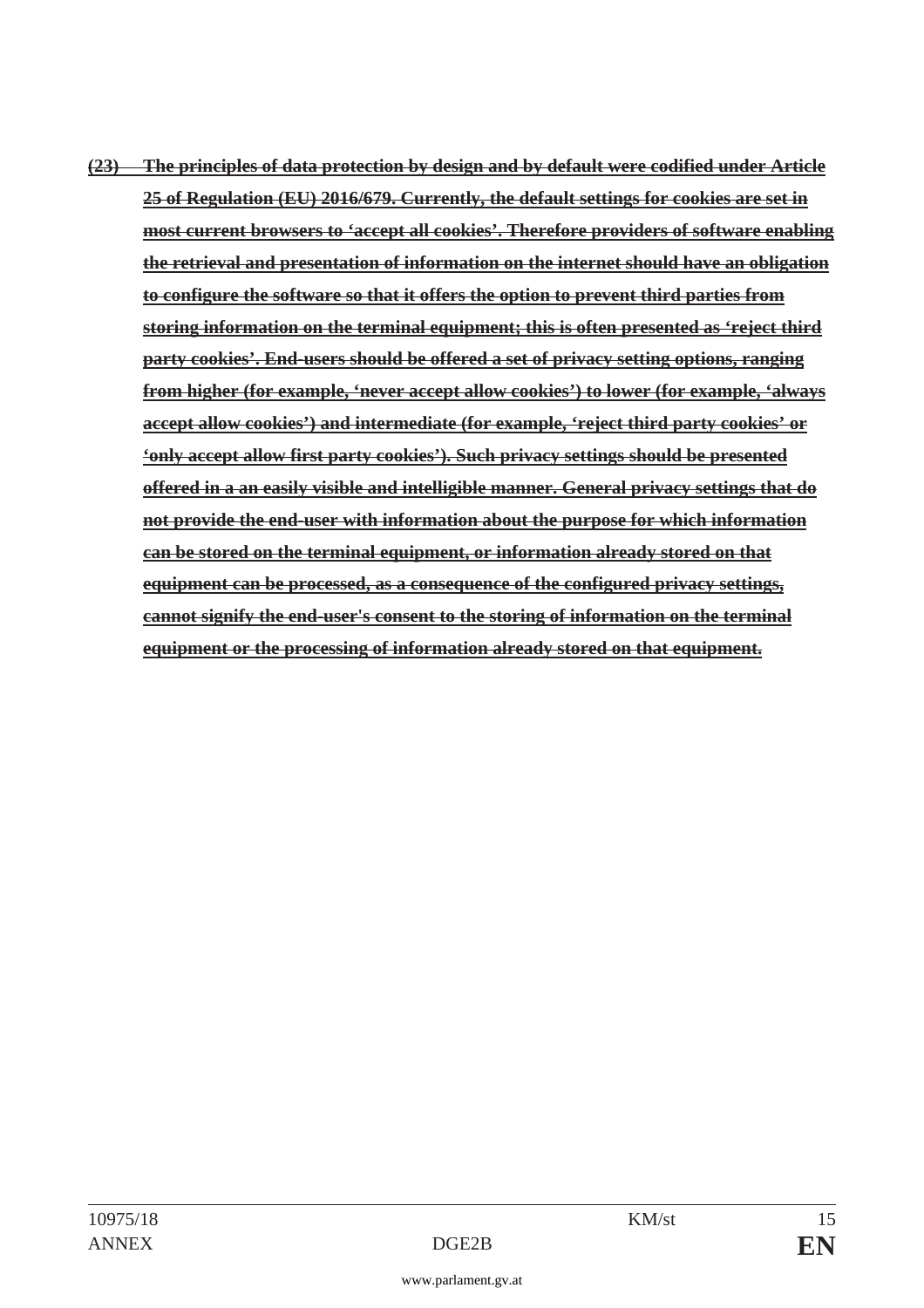**(24) For web browsers to be able to obtain end-users' consent as defined under Regulation (EU) 2016/679, for example, to the storage of third party tracking cookies, they should, among others, require a clear affirmative action from the end-user of terminal equipment to signify his or her freely given, specific informed, and unambiguous agreement to the storage and access of such cookies in and from the terminal equipment. Such action may be considered to be affirmative, for example, if end-users are required to actively select 'accept third party cookies' to confirm their agreement and are given the necessary information to make the choice. To this end, it It is necessary to require providers of software enabling access to internet that, at the moment of installation or first use and at the moment of every update that change the privacy settings, end-users are informed about the possibility to choose the available privacy settings among the various options and ask them to make a choice. Information provided should not dissuade end-users from selecting higher privacy settings and should include relevant information about the default setting and about the risks associated with the different privacy settings, including those related to allowing third party cookies to be stored in the computer, including the compilation of long-term records of individuals' browsing histories and the use of such records to send targeted advertising. Updates of software enabling access to internet should not alter the privacy settings selected by the end-user. Web browsers are encouraged to provide easy ways for end-users to change the privacy settings at any time during use and to allow the user to make exceptions for or to whitelist certain websites or to specify for which websites (third) party cookies are always or never allowed. This Regulation does should not prevent website providers from requesting the consent of the end-user for the use of cookies irrespective of the privacy setting selected by the end-user.**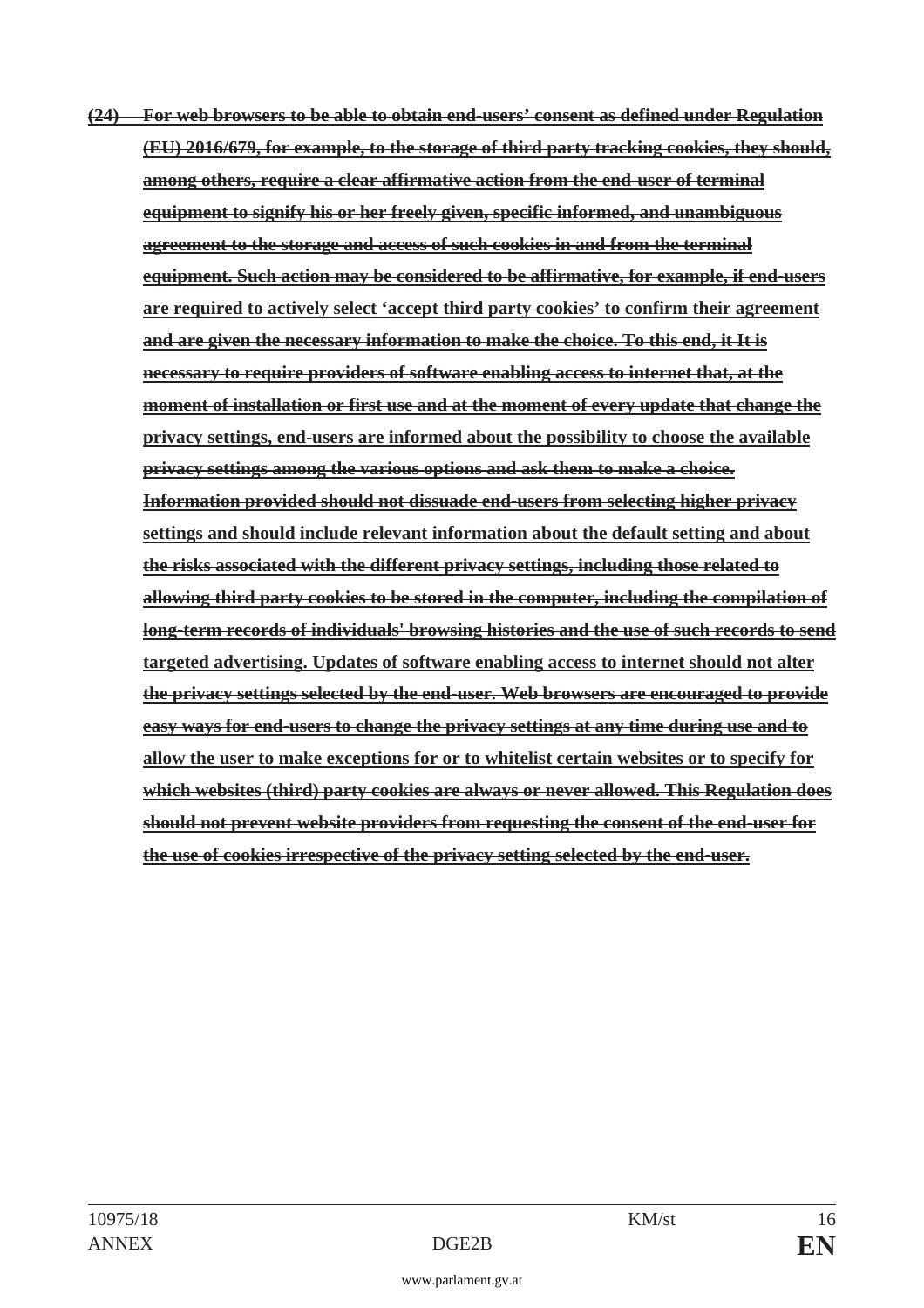(25) Accessing electronic communications networks requires the regular emission of certain data packets in order to discover or maintain a connection with the network or other devices on the network. Furthermore, devices must have a unique address assigned in order to be identifiable on that network. Wireless and cellular telephone standards similarly involve the emission of active signals containing unique identifiers such as a MAC address, the IMEI (International Mobile Station Equipment Identity), the IMSI**, the WiFi signal** etc. A single wireless base station (i.e. a transmitter and receiver), such as a wireless access point, has a specific range within which such information may be captured. Service providers have emerged who offer **physical movements'** tracking services based on the scanning of equipment related information with diverse functionalities, including people counting, **such as** providing data on the number of people waiting in line, ascertaining the number of people in a specific area, etc **referred to as statistical counting for which the consent of endusers is not needed, provided that such counting is limited in time and space to the extent necessary for this purpose. Providers should also apply appropriate technical and organisations measures to ensure the level if security appropriate to the risks, including pseudonymisation of the data and making it anonymous or erase it as soon it is not longer needed for this purpose**. **Providers engaged in such practices should display prominent notices located on the edge of the area of coverage informing endusers prior to entering the defined area that the technology is in operation within a given perimeter, the purpose of the tracking, the person responsible for it and the existence of any measure the end-user of the terminal equipment can take to minimize or stop the collection. Additional information should be provided where personal data are collected pursuant to Article 13 of Regulation (EU) 2016/679.** This information may be used for more intrusive purposes, **which should not be considered statistical counting,** such as to send commercial messages to end-users, for example when they enter stores, with personalized offers locations**, subject to the conditions laid down in this Regulation,** . While some of these functionalities do not entail high privacy risks, others do, for example, those involving **as well as** the tracking of individuals over time, including repeated visits to specified locations. Providers engaged in such practices should display prominent notices located on the edge of the area of coverage informing end-users prior to entering the defined area that the technology is in operation within a given perimeter, the purpose of the tracking, the person responsible for it and the existence of any measure the end-user of the terminal equipment can take to minimize or stop the collection. Additional information should be provided where personal data are collected pursuant to Article 13 of Regulation (EU) 2016/679.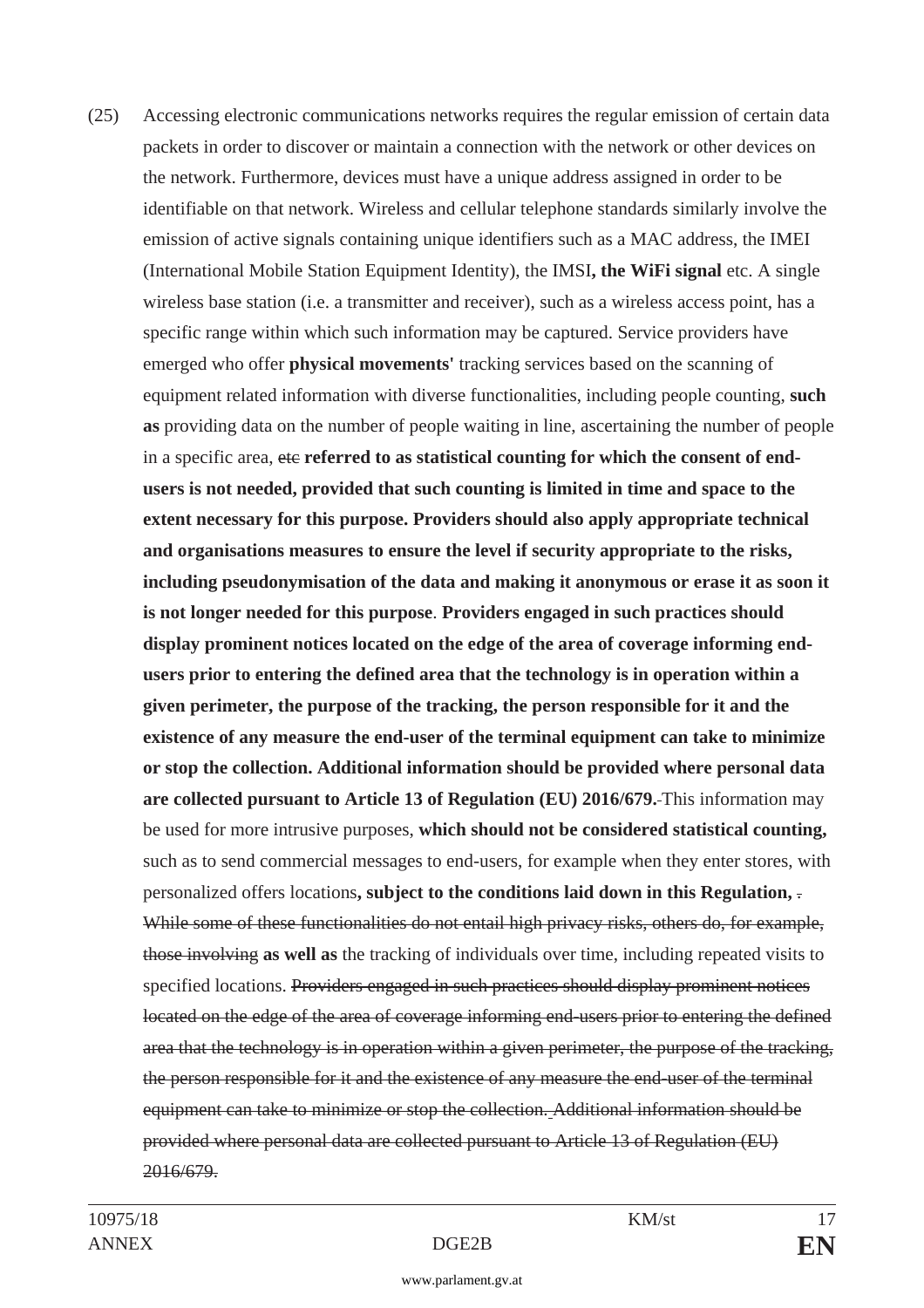### *Article 6*

## *Permitted processing of electronic communications data*

- 1. Providers of electronic communications networks and services may **shall be permitted to** process electronic communications data **only** if:
- (a) it is necessary to achieve the transmission of the communication, for the duration necessary for that purpose; or
- (b) it is necessary to maintain or restore the security of electronic communications networks and services, or detect technical faults and/or errors **and/or security risks and/or attacks** in the transmission of electronic communications, for the duration necessary for that purpose.
- 2. **Without prejudice to paragraph 1,** P**p**roviders of electronic communications **networks and** services may **shall be permitted to** process electronic communications metadata **only** if:
- (a) it is necessary **for the purposes of network management or network optimisation, provided that the purpose or purposes concerned could not be fulfilled by processing information that is made anonymous and for the duration necessary for that purpose,** or to meet mandatory quality of service requirements pursuant to [Directive establishing the European Electronic Communications Code] or Regulation (EU) 2015/2120**<sup>1</sup>** for the duration necessary for that purpose; or
- (b) it is necessary for **calculating and billing interconnection payments or for the performance of the contract to which the end-user is party, including to the extent more in particular if necessary for** billing, **calculating interconnection payments,** detecting or stopping fraudulent, or abusive use of, or subscription to, electronic communications services; or

 $\mathbf{1}$ **<sup>1</sup>** Regulation (EU) 2015/2120 of the European Parliament and of the Council of 25 November 2015 laying down measures concerning open internet access and amending Directive 2002/22/EC on universal service and users' rights relating to electronic communications networks and services and Regulation (EU) No 531/2012 on roaming on public mobile communications networks within the Union (OJ L 310, 26.11.2015, p. 1–18).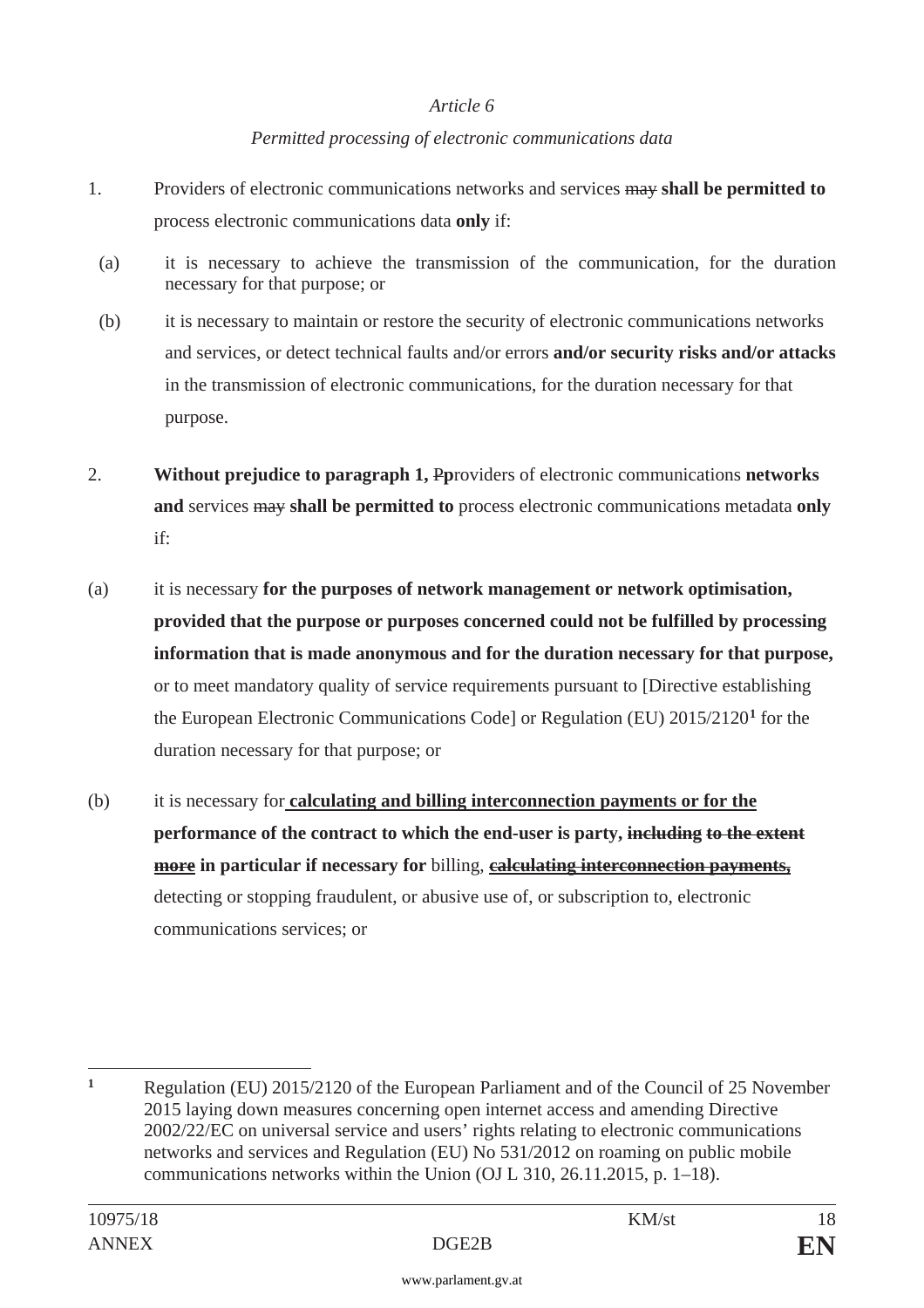- (c) the end-user concerned has given his or her consent to the processing of his or her communications metadata for one or more specified purposes, including for the provision of specific services to such end-users, provided that the purpose or purposes concerned could not be fulfilled by processing information that is made anonymous**; or**
- **(d) it is necessary to protect the vital interest of a natural person, in the case of emergency, upon request of a competent authority, in accordance with Union or Member State law; or**
- **(e) it is necessary for the purpose of statistical counting, provided that:** 
	- **the processing is limited to electronic communications meta-data that constitutes geolocation data that is pseudonymised,**
- **the processing could not be carried out by processing information that is made anonymous, and the location data is erased or made anonymous when it is no longer needed to fulfil the purpose, and**

 **- the location data is not used to determine the nature or characteristics of an enduser or to build a profile of an end-user.** 

**(f) it is necessary for statistical counting, other than based on electronic communications metadata that constitute location data, or for scientific research purposes, provided it is based on Union or Member State law which shall be proportionate to the aim pursued and provide for specific measures, including encryption and pseudonymisation, to safeguard fundamental rights and the interest of the end-users. Processing of electronic communications metadata under this point shall be done in accordance with paragraph 6 of Article 21 and paragraphs 1, 2 and 4 of Article 89 of Regulation (EU) 2016/679**.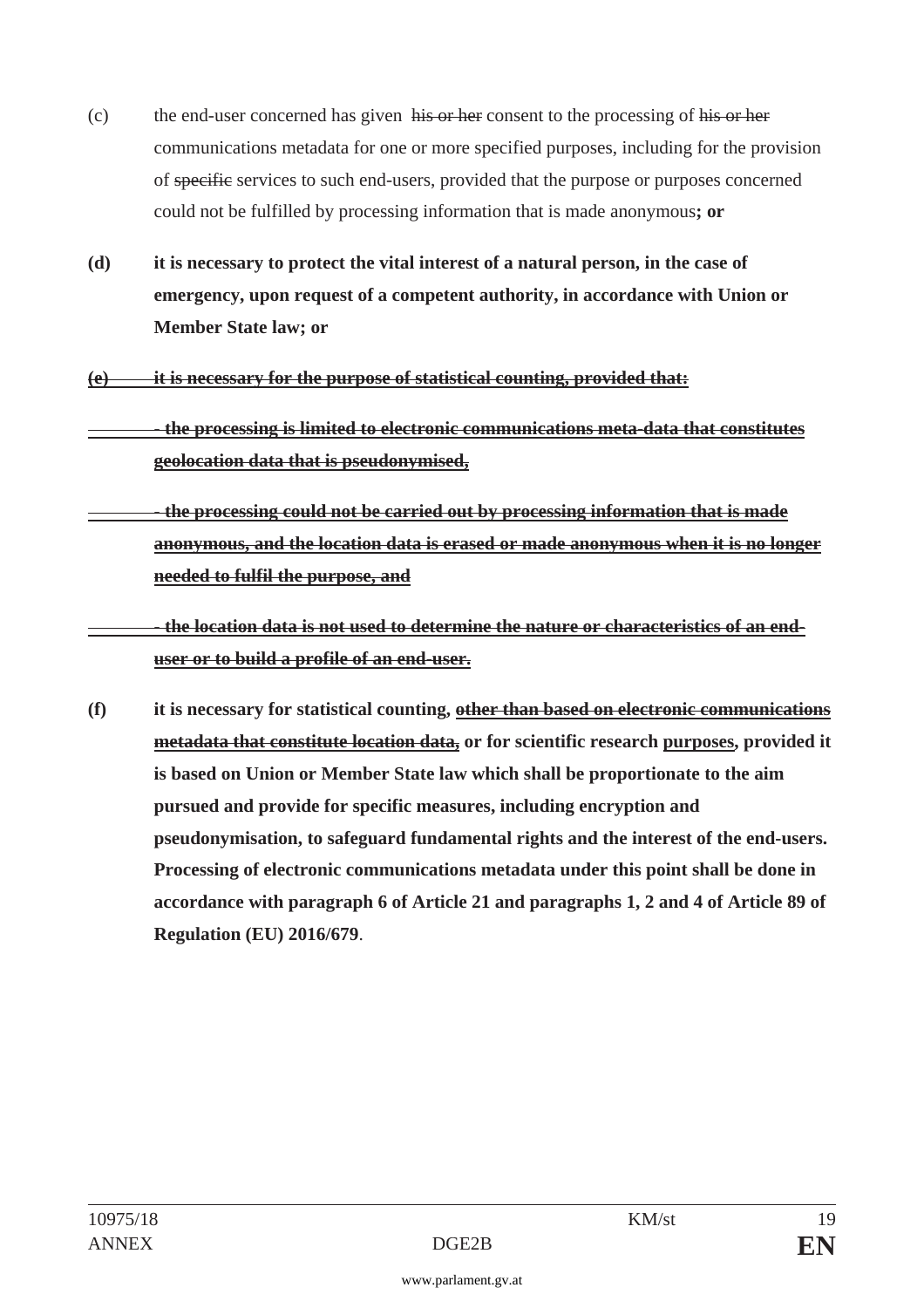- **2a. Where the processing for a purpose other than that for which the electronic communications metadata have been collected is not based on the end-user's consent or on a Union or Member State law which constitutes a necessary and proportionate measure in a democratic society to safeguard the objectives referred to in Article 11 , the provider shall, in order to ascertain whether processing for another purpose is compatible with the purpose for which the electronic communications data are initially collected, take into account, inter alia:**
- **(a) any link between the purposes for which the electronic communications metadata have been collected and the purposes of the intended further processing;**
- **(b) the context in which the electronic communications metadata have been collected, in particular regarding the relationship between end-users concerned and the provider;**
- **(c) the nature of the electronic communications metadata, in particular where such data could reveal categories of data, pursuant to Article 9 of Regulation (EU) 2016/679;**
- **(d) the possible consequences of the intended further processing for end-users;**
- **(e) the existence of appropriate safeguards.**

**Such processing, if considered compatible, may only take place, provided that:** 

- **the processing could not be carried out by processing information that is made anonymous, and electronic communications metadata is erased or made anonymous as soon as it is no longer needed to fulfil the purpose, and**
- **the processing is limited to electronic communications metadata that is pseudonymised,**
- **the electronic communications metadata is not used to determine the nature or characteristics of an end-user or to build a profile of an end-user.**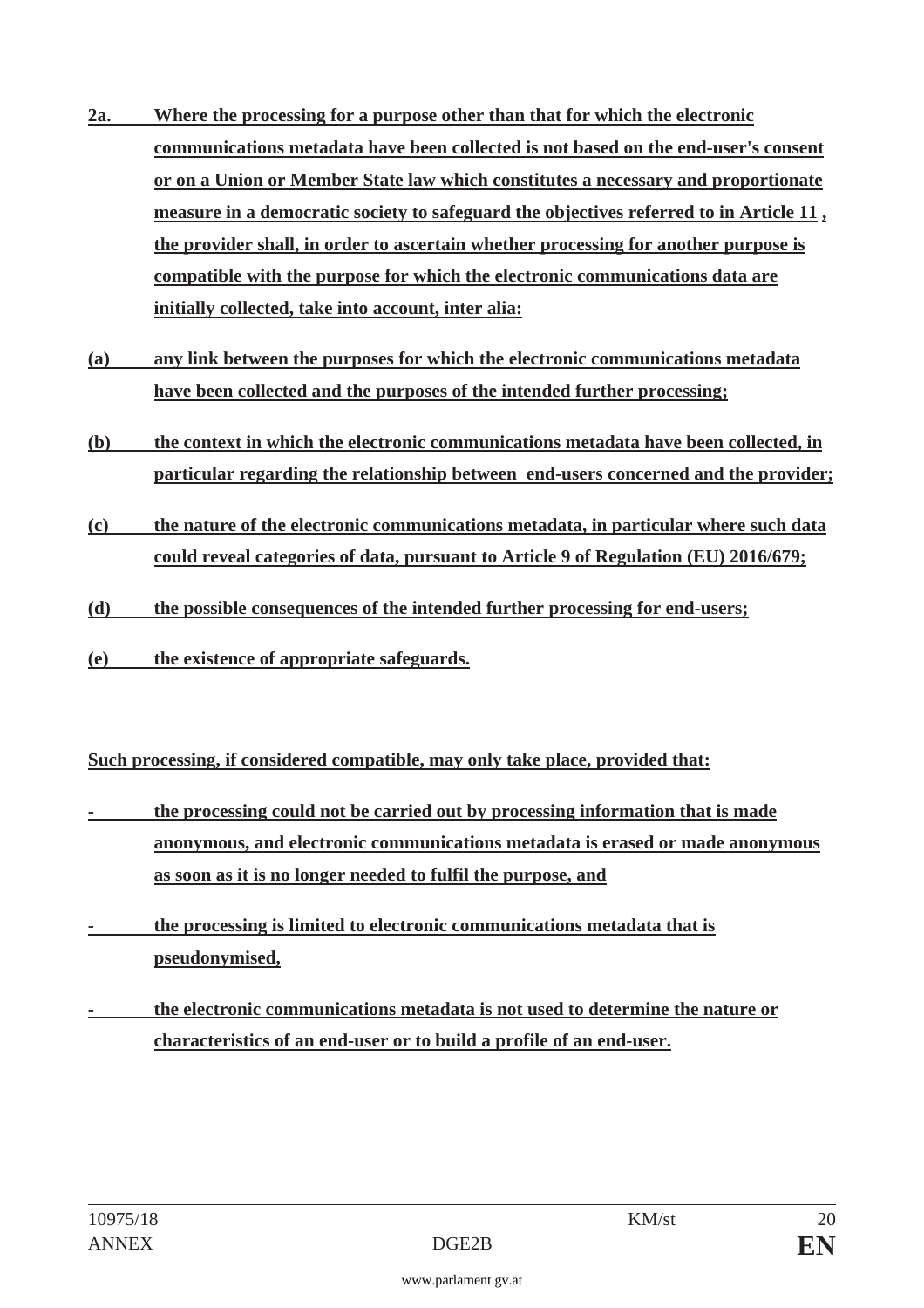- **3a2aa. For the purposes of point (e) of paragraph 2a, the providers of electronic communications networks and services shall:**
- **(a) exclude electronic communications metadata that constitue location data that reveal special categories of personal data pursuant to Article 9 of Regulation (EU) 2016/679 from processing;**
- **(b) not share such data with third parties, unless it is made anonymous;**
- **(c) prior to the processing carry out an assessment of the impact of the envisaged processing operations on the protection of electronic communications data and consult the supervisory authority. Points (2) and (3) of Article 36(2) and (3) of Regulation (EU) 2016/679 shall apply to the consultation of the supervisory authority; and**
- **(d) inform the end-user of specific processing on the basis of point (e) of paragraph 2a and give the right to object to such processing free of charge, at any time, and in an easy and effective manner.**
- 3. **Without prejudice to paragraph 1,** P**p**roviders of the electronic communications **networks and** services may **shall be permitted to** process electronic communications content only:
- (a) for the sole purpose of the provision of a specific service to an end-user, if the end-user or end-users concerned have given their consent to the processing of his or her electronic communications content and the provision of that service cannot be fulfilled without the processing of such content; or
- **(aa) for the purpose of the provision of an explicitly requested services by an end-user for purely individual use if the requesting end-user has given consent and where such requested processing does not adversely affect fundamental rights and interest of another person concerned and does not exceed the duration necessary for the provision of the requested services and is limited to that purpose only; or**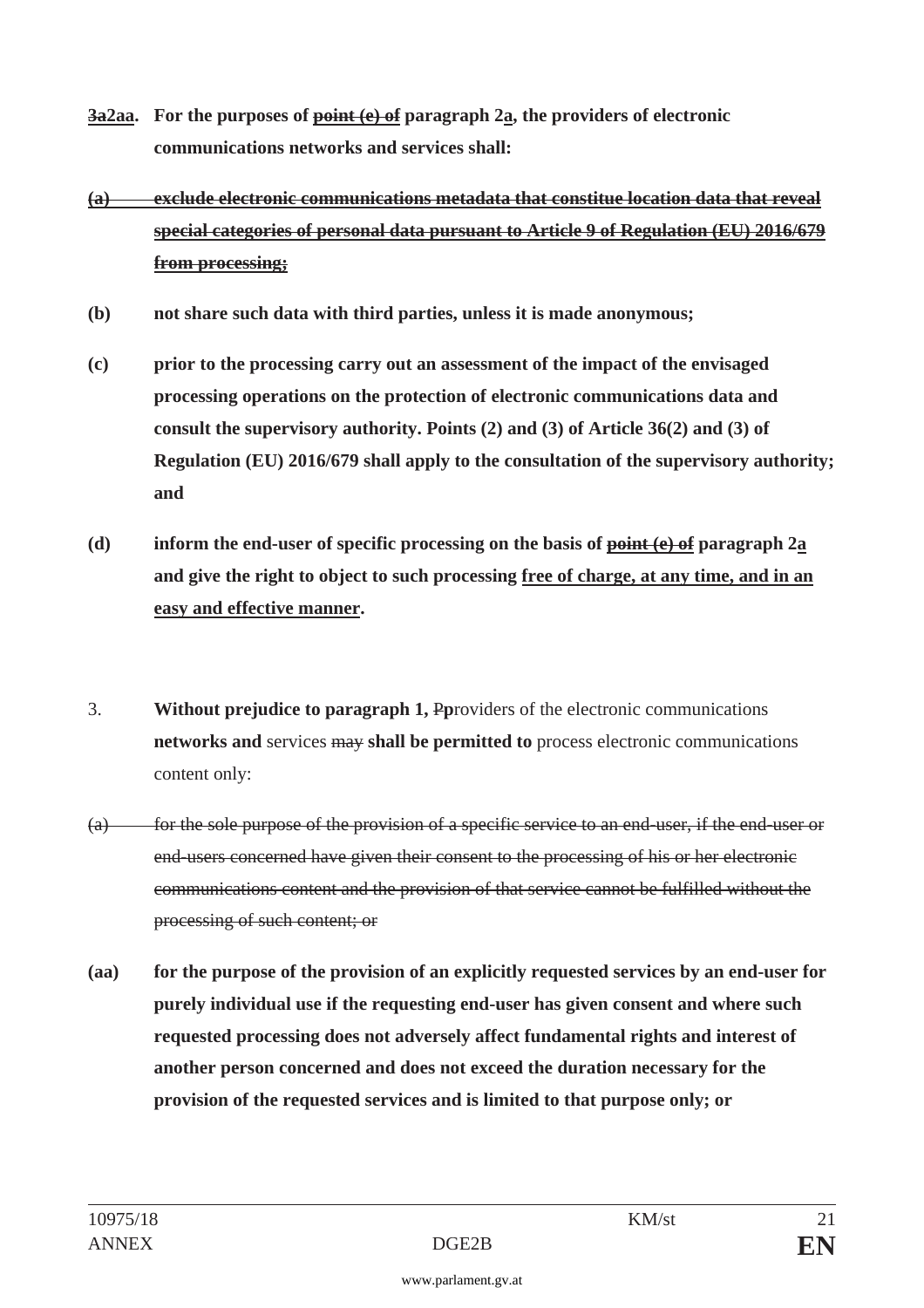(b) if all end-users concerned have given their consent to the processing of their electronic communications content for one or more specified purposes that cannot be fulfilled by processing information that is made anonymous, and the provider has **prior to the processing carried out an assessment of the impact of the envisaged processing operations on the protection of electronic communications data and** consulted the supervisory authority. Points (2) and (3) of Article 36**(2) and (3)** of Regulation (EU) 2016/679 shall apply to the consultation of the supervisory authority.

# **3a. For the purposes of point (e) of paragraph 2, the providers of the electronic communications networks and services shall:**

- **(a) exclude electronic communications metadata that constitue geolocation data that reveal special categories of personal data pursuant to Article 9 of Regulation (EU) 2016/679 from processing;**
- **(b) not share such data with third parties, unless it is made anonymous;**
- **(c) prior to the processing carry out an assessment of the impact of the envisaged processing operations on the protection of electronic communications data and consult the supervisory authority. Points (2) and (3) of Article 36(2) and (3) of Regulation (EU) 2016/679 shall apply to the consultation of the supervisory authority; and**
- **(d) inform the end-user of specific processing on the basis of point (e) of paragraph 2 and give the right to object to such processing.**
- **4. A third party on behalf of a provider of electronic communications network or services shall be permitted to process electronic communications data in accordance with paragraphs 1 to 3 provided that conditions laid down in Article 28 of Regulation (EU) 2016/679 are met.**

…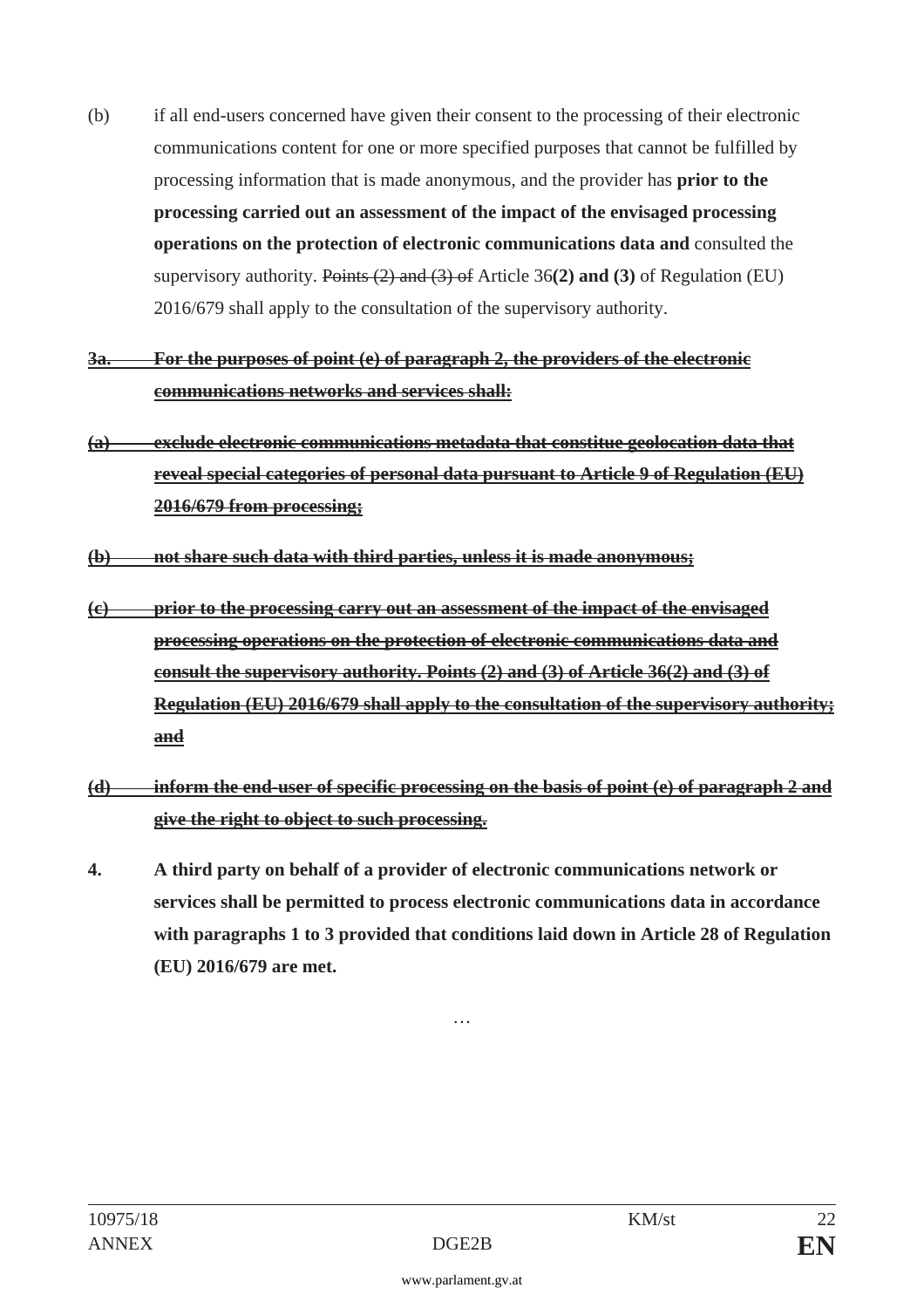#### *Article 8*

# *Protection of end-users' terminal equipment information stored in terminal equipment of endusers and related to or processed by or emitted by end-users' terminal such equipment*

- 1. The use of processing and storage capabilities of terminal equipment and the collection of information from end-users' terminal equipment, including about its software and hardware, other than by the end-user concerned shall be prohibited, except on the following grounds:
- (a) it is necessary for the sole purpose of carrying out the transmission of an electronic communication over an electronic communications network; or
- (b) the end-user has given his or her consent; or
- (c) it is necessary for providing an information society service requested by the end-user; or
- (d) if it is necessary for web audience measuring, provided that such measurement is carried out by the provider of the information society service requested by the end-user **or by a third party on behalf of the provider of the information society service provided that conditions laid down in Article 28 of Regulation (EU) 2016/679 are met**.**; or**
- **(da) it is necessary to maintain or restore the security of information society services, prevent fraud or detect technical faults for the duration necessary for that purpose; or**
- **(e) it is necessary for a security update provided that:**

 **(i) security updates are necessary and do not in any way change the privacy settings chosen by the end-user are not changed in any way,** 

 **(ii) the end-user is informed in advance each time an update is being installed, and** 

 **(iii) the end-user is given the possibility to postpone or turn off the automatic installation of these updates; or**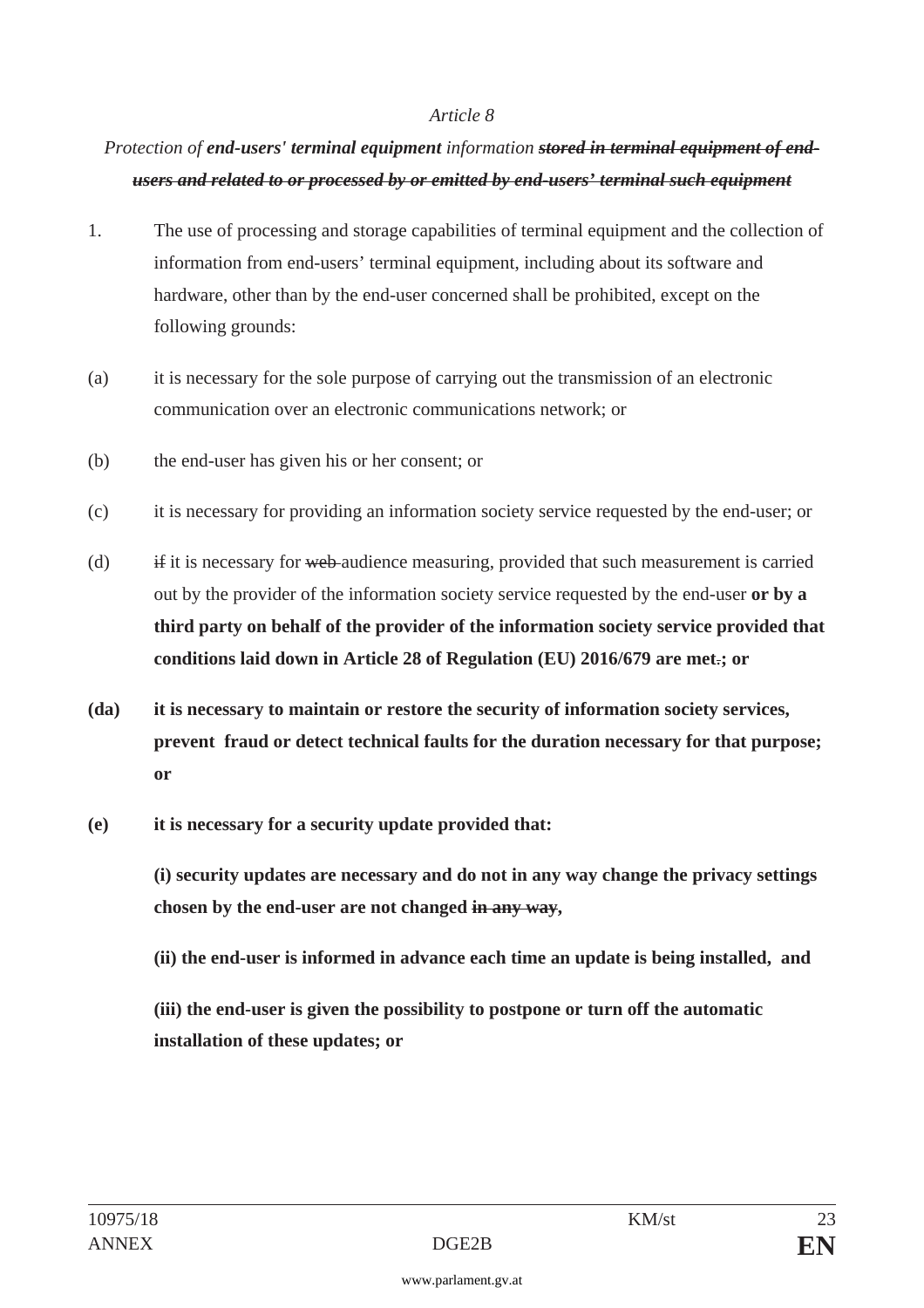# **(f) it is necessary to locate, at the time of the incident, a caller of an emergency call from the terminal by organisations dealing with emergency communications.**

- 2. The collection of information emitted by terminal equipment **of the end-user** to enable it to connect to another device and, or to network equipment shall be prohibited, except if **on the following grounds**:
- (a) it is done exclusively in order to, for the time necessary for, and for the purpose of establishing **or maintaining** a connection; or
- **(b) the end-user has given his or her consent; or**
- **(c) it is necessary for the purpose of statistical counting that is limited in time and space to the extent necessary for this purpose and the data is made anonymous or erased as soon as it is no longer needed for this purpose.**
- (b)**2a. For the purpose of paragraph 2 points (b) and (c),** a clear and prominent notice is **shall be** displayed informing of, at least, the modalities of the collection, its purpose, the person responsible for it and the other information required under Article 13 of Regulation (EU) 2016/679 where personal data are collected, as well as any measure the end-user of the terminal equipment can take to stop or minimise the collection.
- **2b. For the purpose of paragraph 2 points (b) and (c),** T**t**he collection of such information shall be conditional on the application of appropriate technical and organisational measures to ensure a level of security appropriate to the risks, as set out in Article 32 of Regulation (EU) 2016/679, have been applied.
- 3. The information to be provided pursuant to point (b) of paragraph 2**a** may be provided in combination with standardized icons in order to give a meaningful overview of the collection in an easily visible, intelligible and clearly legible manner.
- 4. **[**The Commission shall be empowered to adopt delegated acts in accordance with Article 2**5**7 determining the information to be presented by the standardized icon and the procedures for providing standardized icons.**]**